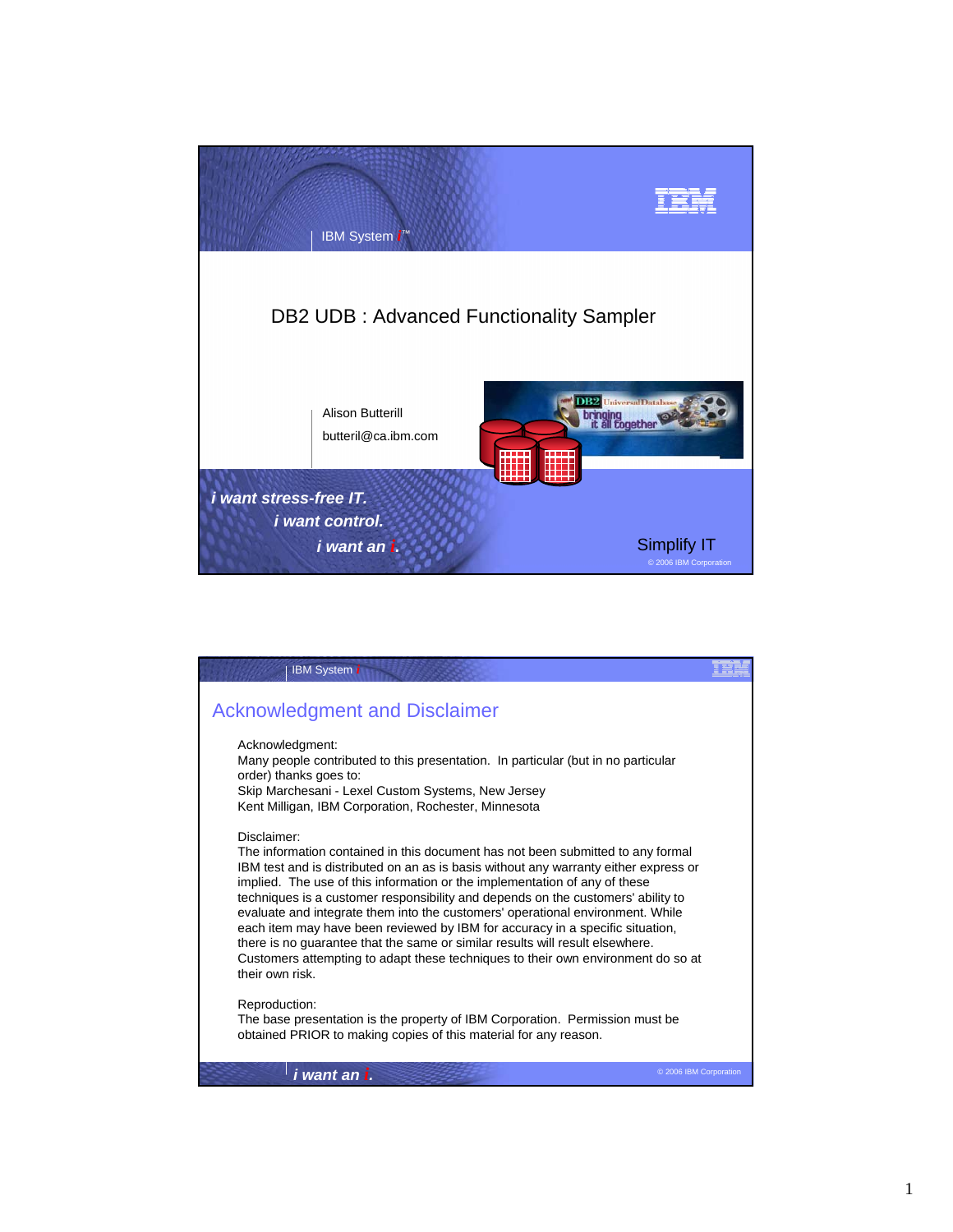

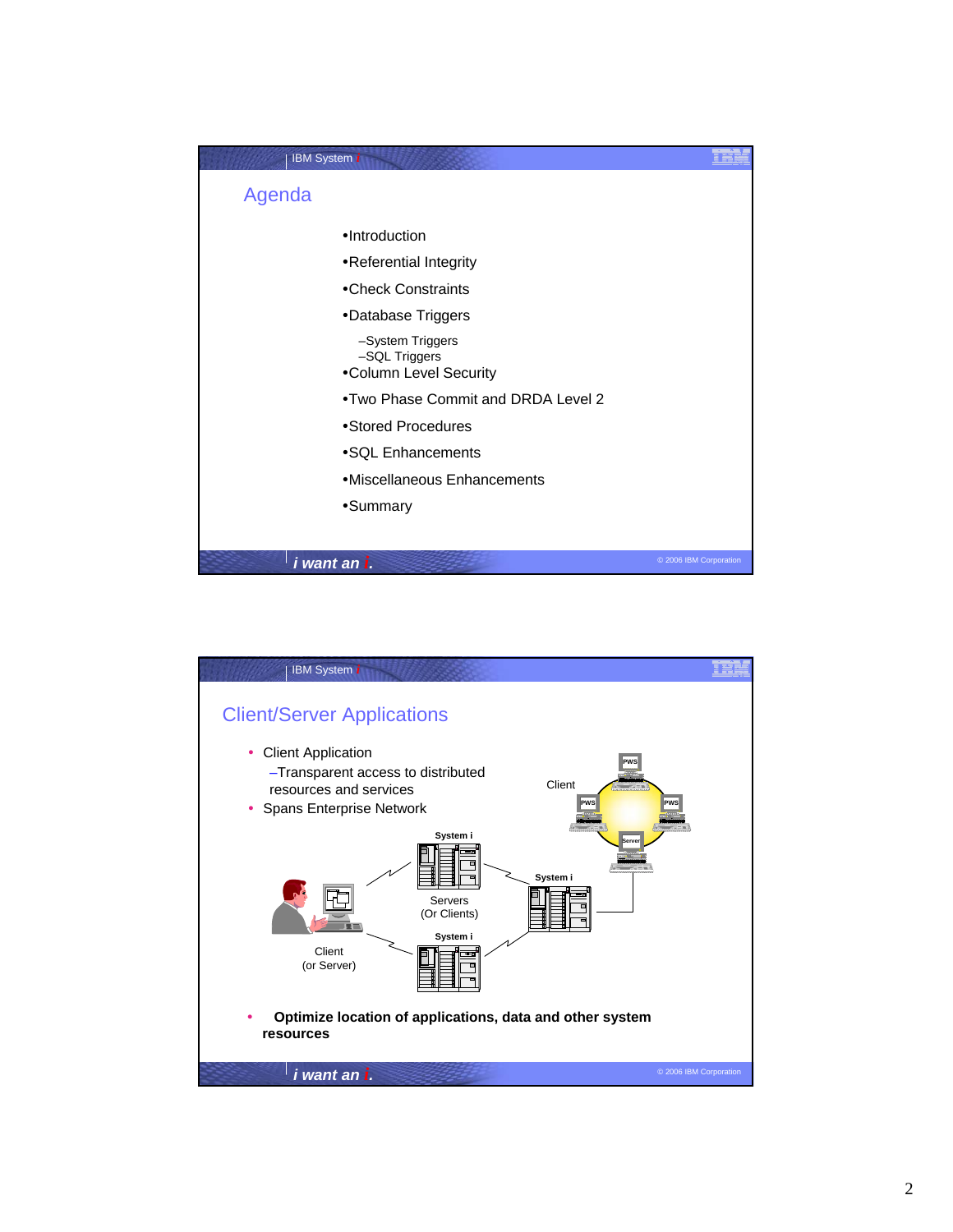

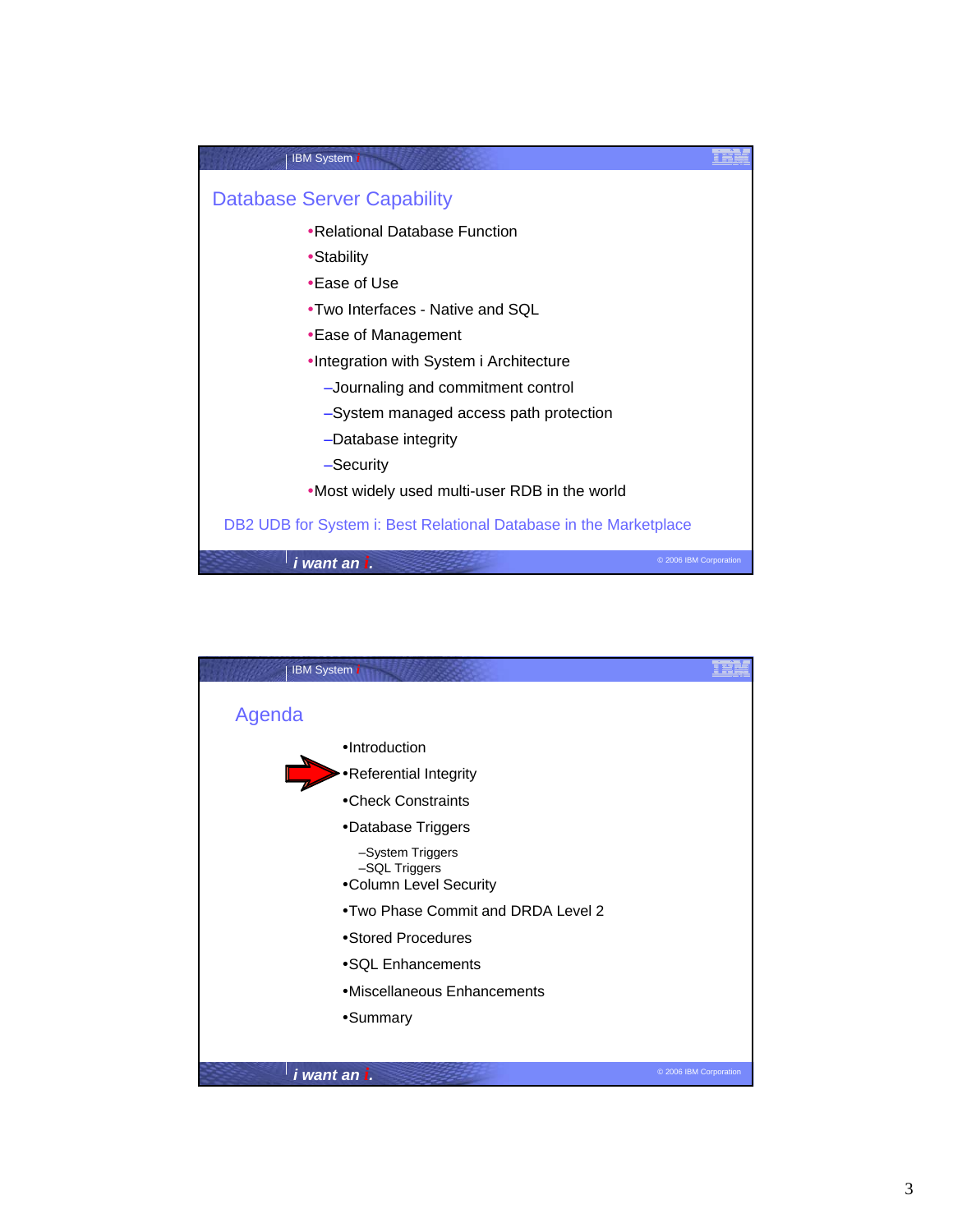

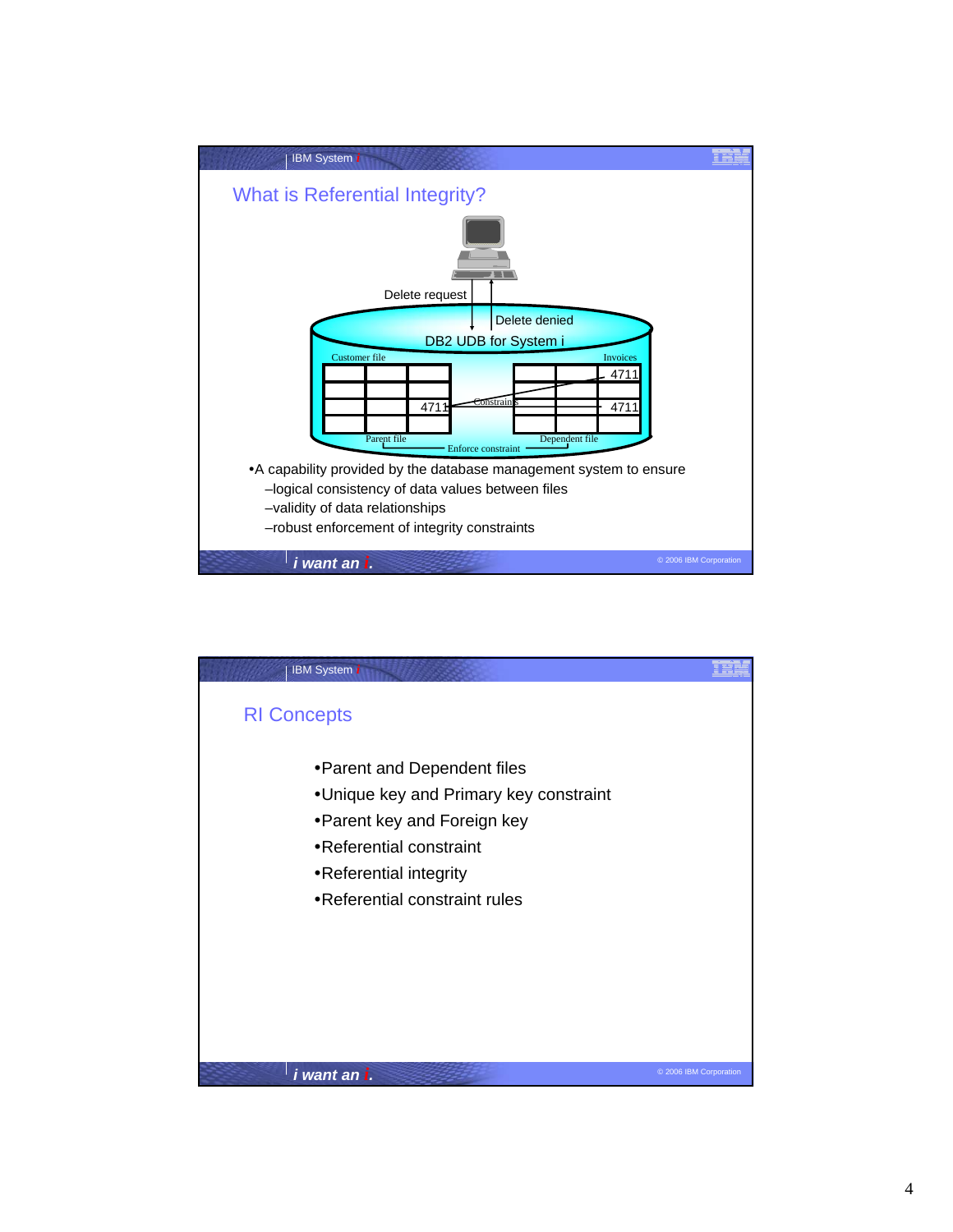

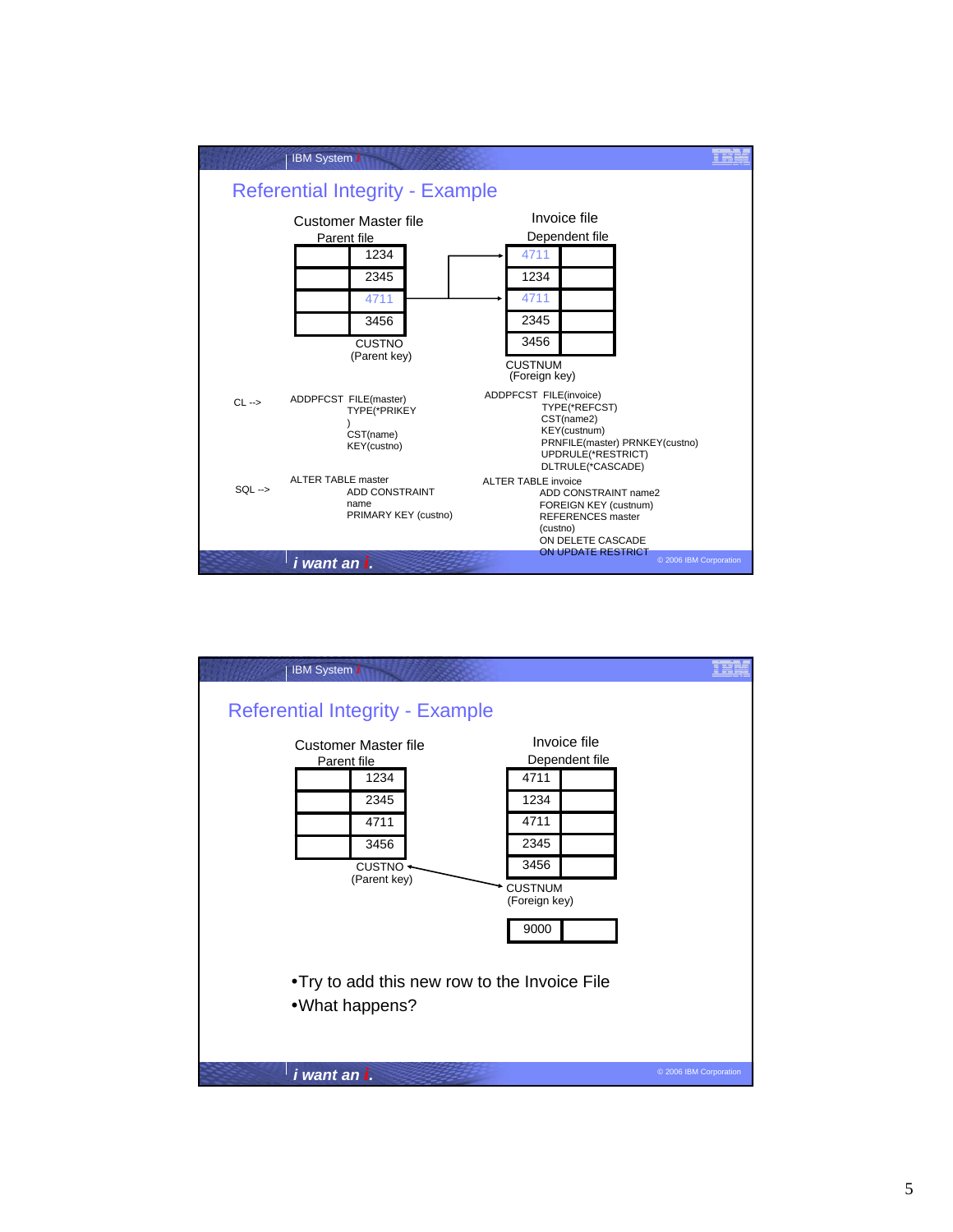

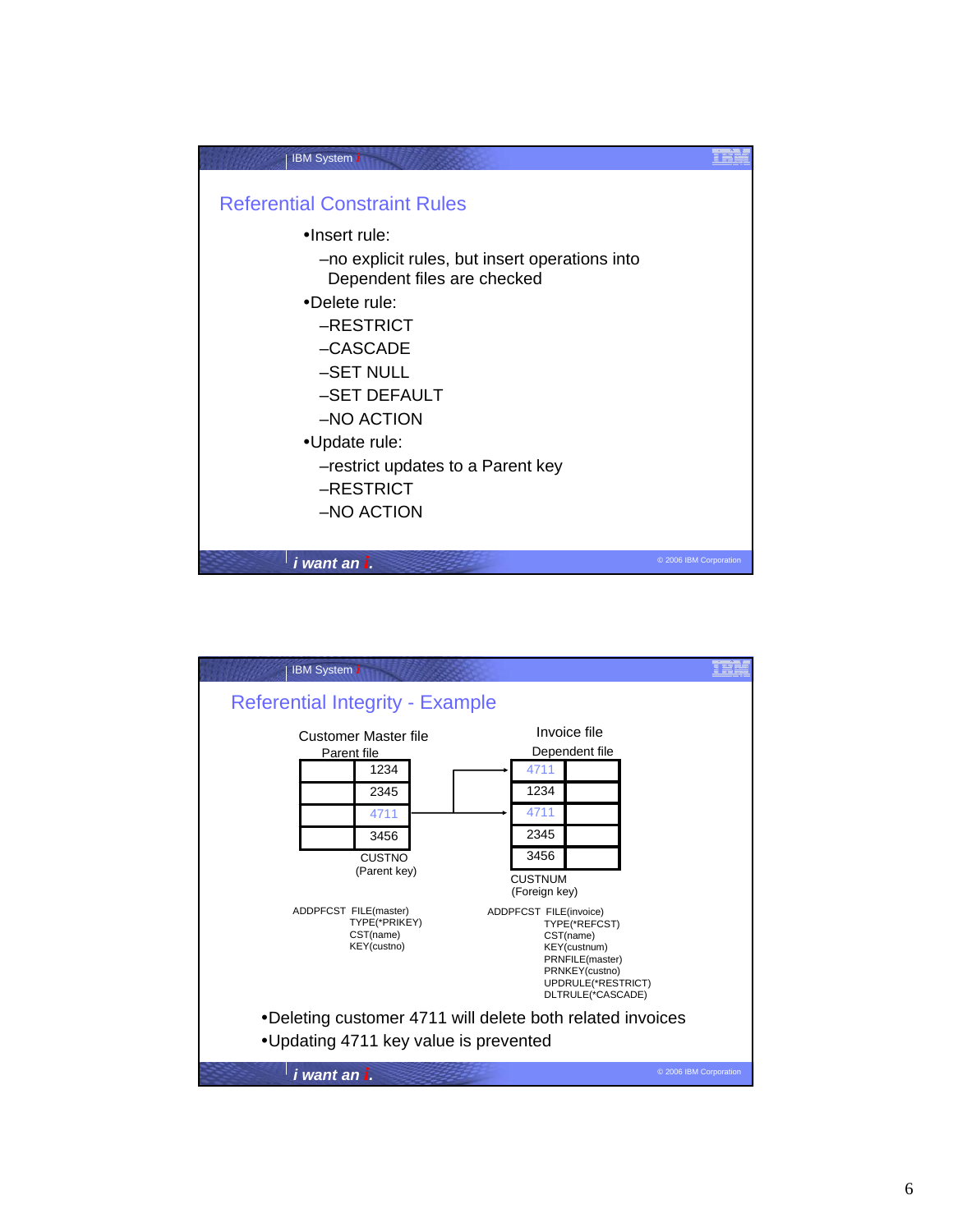

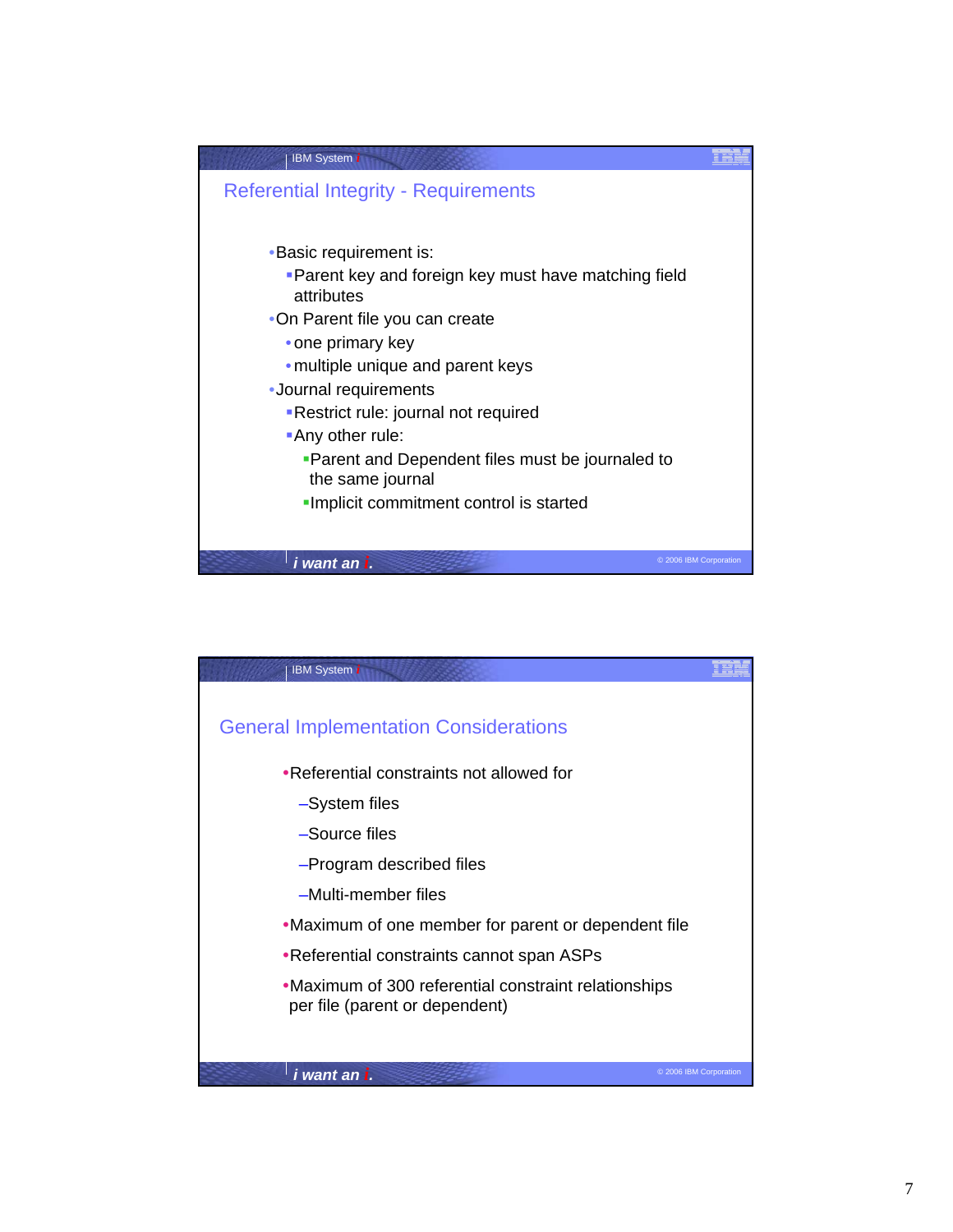

| <b>IBM System i</b>                                                                                                                                                                      |  |
|------------------------------------------------------------------------------------------------------------------------------------------------------------------------------------------|--|
| <b>Verifying Constraints</b>                                                                                                                                                             |  |
| DB2 UDB for System i implements "Declarative RI"<br>Constraints will be verified:<br>-at creation time<br>-when the state goes to established/enabled<br>-after a file has been restored |  |
| For Large Files, this may take some time!                                                                                                                                                |  |
| Constraints will be enforced<br>-whenever an I/O operation occurs<br>■delete from Parent file<br>linsert into Dependent file<br>update on either file                                    |  |
| © 2006 IBM Corporation<br>i want an i.                                                                                                                                                   |  |
|                                                                                                                                                                                          |  |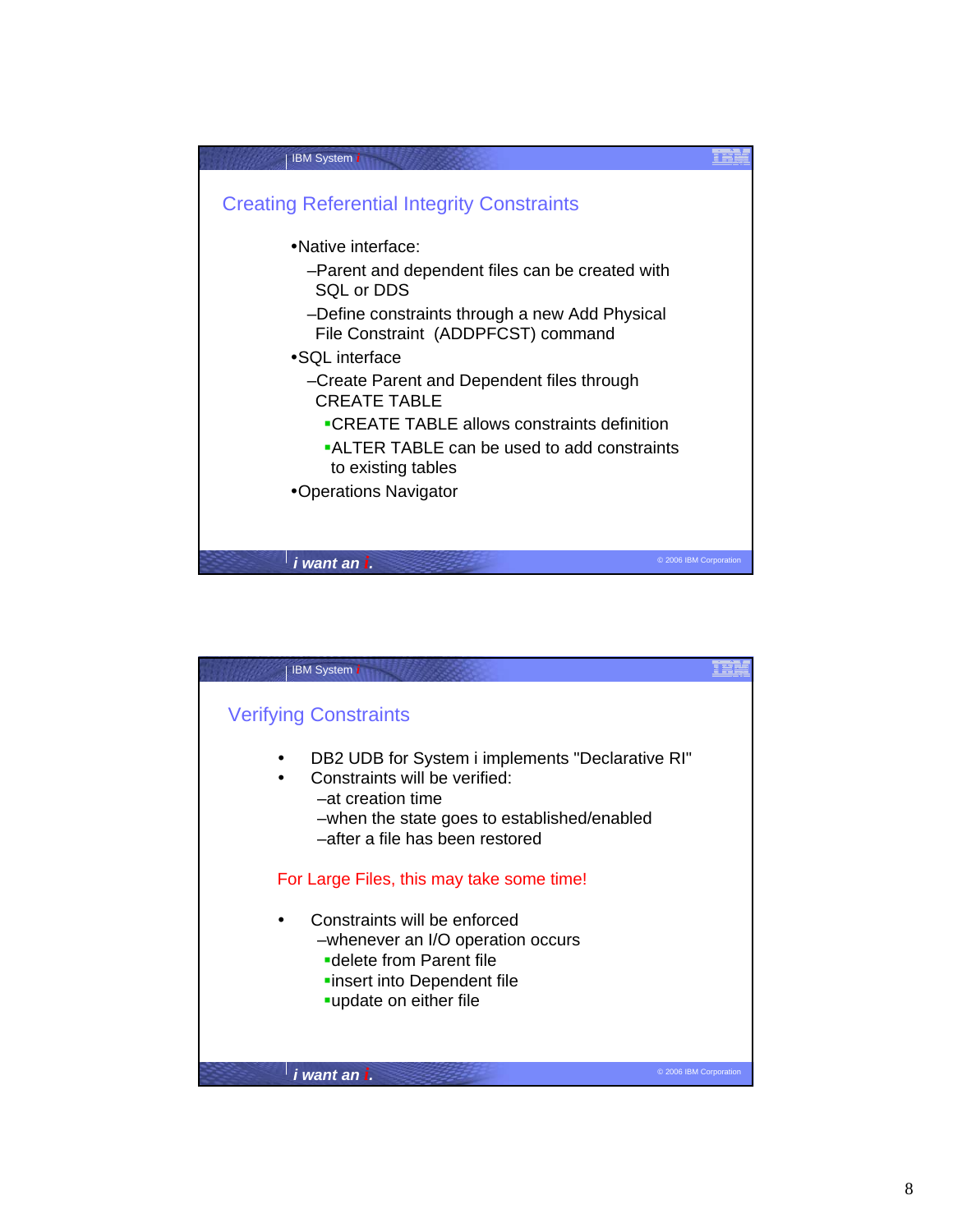

| <b>IBM System i</b>                                                                                                                                                                                                                                                                                                                        |                        |
|--------------------------------------------------------------------------------------------------------------------------------------------------------------------------------------------------------------------------------------------------------------------------------------------------------------------------------------------|------------------------|
| <b>Constraint Management Commands</b><br>Display Report                                                                                                                                                                                                                                                                                    |                        |
| Width :<br>142<br>$Column \dots$<br>$Control \dots$                                                                                                                                                                                                                                                                                        |                        |
| $\ldots$ + $\ldots$ 1 $\ldots$ + $\ldots$ 2 $\ldots$ + $\ldots$ 3 $\ldots$ + $\ldots$ 4 $\ldots$ + $\ldots$<br>Line<br>ORDER NUMBER<br><b>CUSTOMER NUMBER</b><br>ORDER DATE<br>. .<br>000001 02020<br>12312<br>02/03/1994<br>12312<br>04/13/1994<br>000002 02021<br>12312<br>000003 02022<br>04/25/1994<br>*********<br><b>END OF DATA</b> |                        |
| • Display Check Pending Constraint - DSPCPCST<br>-displays dependent records with no matching parent key<br>-constraint must be in disabled state                                                                                                                                                                                          |                        |
| •Change Physical File Constraint - CHGPFCST<br>-sets to enabled/disabled state                                                                                                                                                                                                                                                             |                        |
| i want an i.                                                                                                                                                                                                                                                                                                                               | © 2006 IBM Corporation |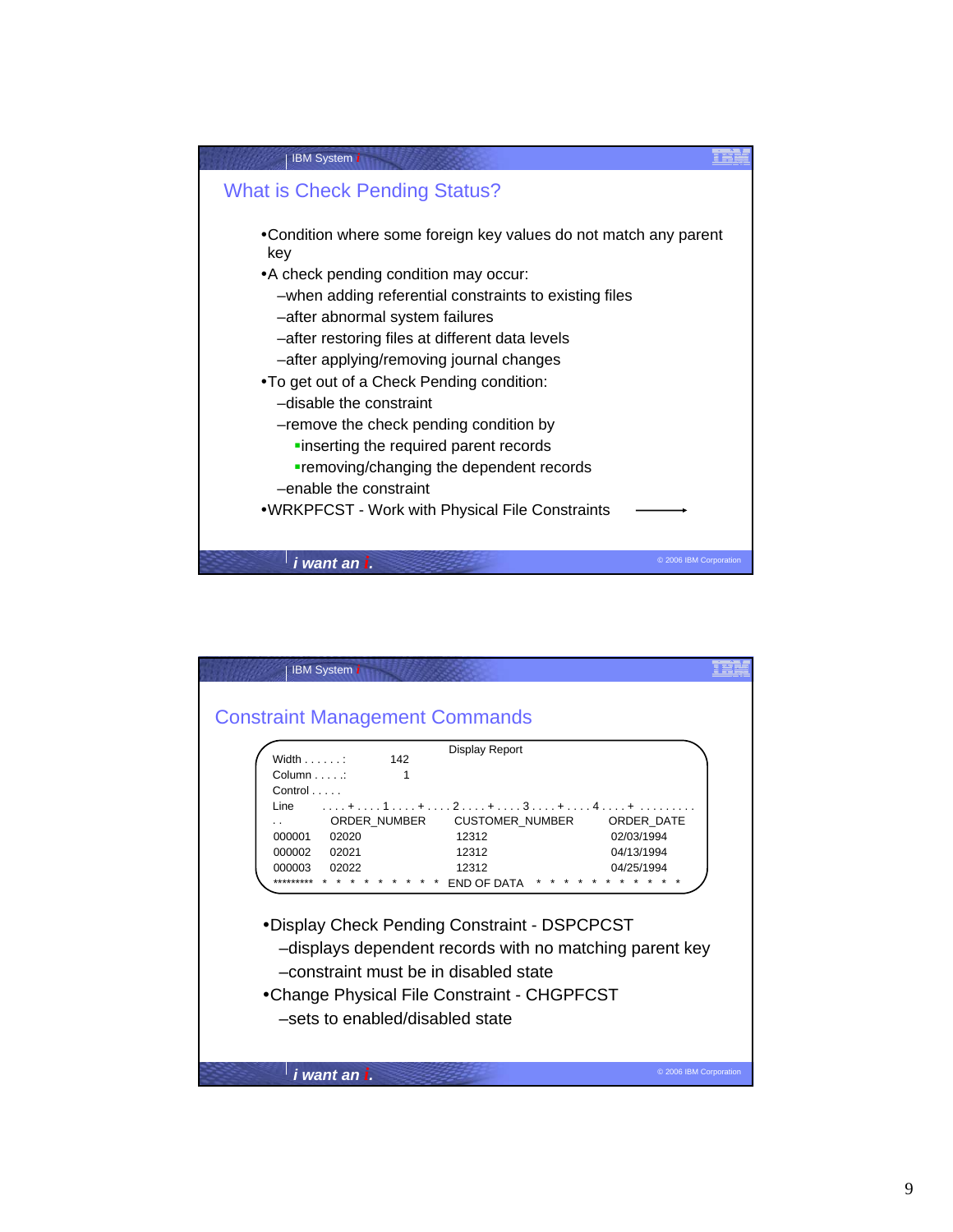|                                | Edit Check Pending Constraint ISNAVCPTST.CHK1CST - As400c(Lp01ut5)                                                        | $\blacksquare$ $\blacksquare$ $\times$ |
|--------------------------------|---------------------------------------------------------------------------------------------------------------------------|----------------------------------------|
| File Options Actions Rows Help |                                                                                                                           |                                        |
|                                |                                                                                                                           |                                        |
| 想○の肆                           |                                                                                                                           |                                        |
|                                | The following rows in table ISNAVCPTST.CHK1 do not meet the check condition. You may update or delete the following rows: |                                        |
| DEPARTMENT_ID                  | MANAGER_ID                                                                                                                | <b>DESCRIPTION</b>                     |
| 99                             | $-1$                                                                                                                      | <null></null>                          |
| 99                             | $-2$                                                                                                                      | e                                      |
| 99                             | $-2$                                                                                                                      | b                                      |
| 99                             | $-2$                                                                                                                      | a                                      |
| 99                             | $-2$                                                                                                                      | a                                      |
| 99                             | $-2$                                                                                                                      | a                                      |
| 99<br>99                       | $-2$<br>$\overline{2}$                                                                                                    | a<br>å                                 |
| 99                             | $\cdot$ 2                                                                                                                 | å                                      |
| 99                             | $-2$                                                                                                                      | a                                      |
| 99                             | $-2$                                                                                                                      | <null></null>                          |
| 99                             | $-2$                                                                                                                      | a                                      |
| 99                             | $-3$                                                                                                                      | a                                      |
| 99                             | $-3$                                                                                                                      | å                                      |
| 99                             | $\cdot$ 3                                                                                                                 | a                                      |
| 99                             | $-3$                                                                                                                      | a                                      |
| 99                             | $-3$                                                                                                                      | a                                      |
| 99                             | $\overline{3}$                                                                                                            | a                                      |
| 99                             | $-3$                                                                                                                      | å                                      |
|                                |                                                                                                                           | Commit<br>Rollback                     |
|                                |                                                                                                                           |                                        |

| <b>IBM System i</b>                                                                                                                                                                                                                                                                                                                                                                                                                                                                             |                        |
|-------------------------------------------------------------------------------------------------------------------------------------------------------------------------------------------------------------------------------------------------------------------------------------------------------------------------------------------------------------------------------------------------------------------------------------------------------------------------------------------------|------------------------|
| <b>Monitoring Exceptions in Applications</b>                                                                                                                                                                                                                                                                                                                                                                                                                                                    |                        |
| •Applications should handle new error messages and status<br>codes<br>•System messages:<br>-Notify: CPF502D, CPF502E, CPF523B<br>-Escape: CPF523B, CPF523C<br>•OPM programs: Mapped to existing error codes<br>•ILE programs<br>$-ILE$ RPG<br>■use indicators at first<br>new status code: 01222 and 01022<br>-ILE COBOL<br>$\blacksquare$ file status 9R<br>$-ILEC$<br>"mapped to existing error numbers<br>$-SQL$<br><b>SQLCODEs -530, -531, -532</b><br><b>SQLSTATEs 23001, 23503, 23504</b> |                        |
| i want an i.                                                                                                                                                                                                                                                                                                                                                                                                                                                                                    | © 2006 IBM Corporation |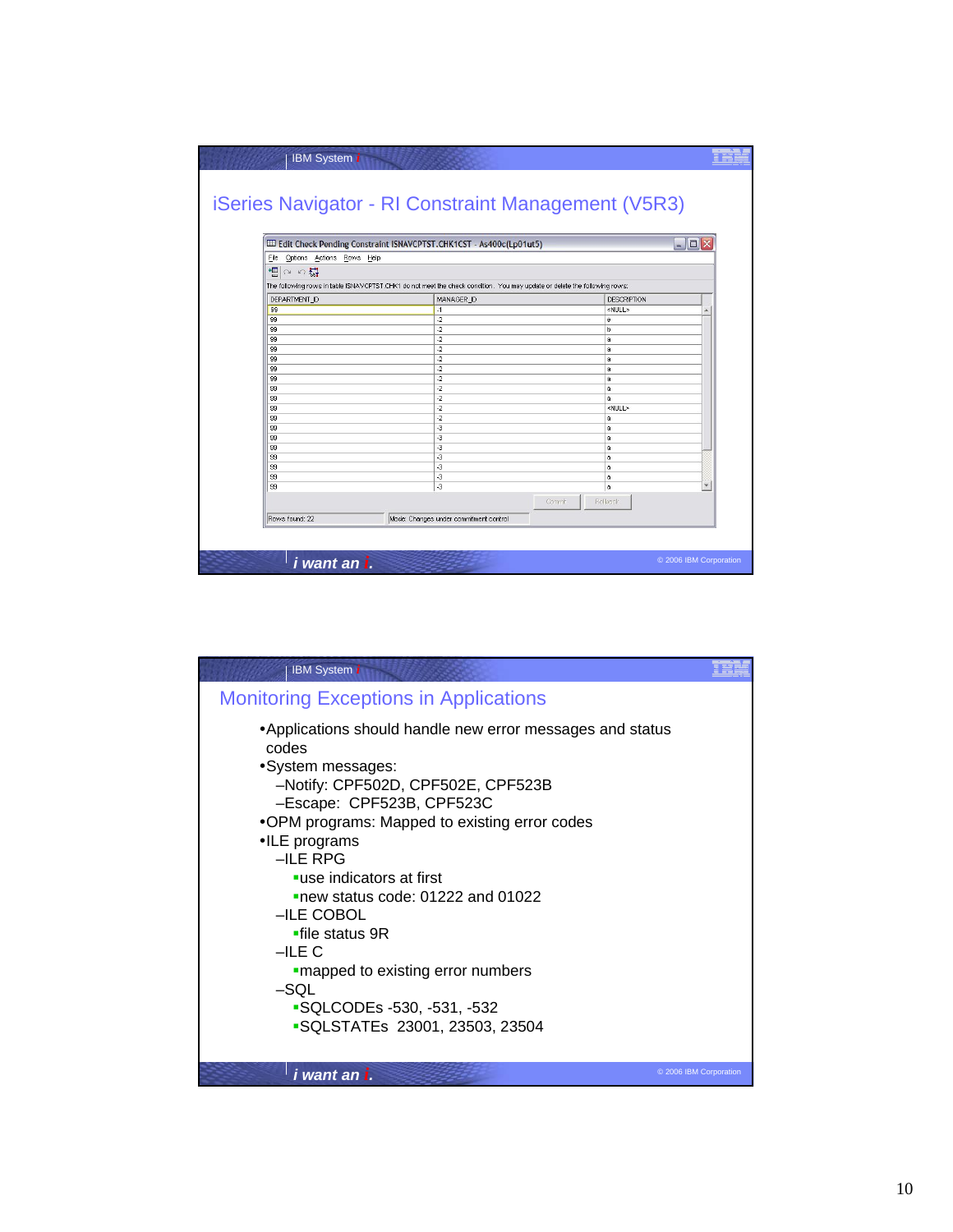

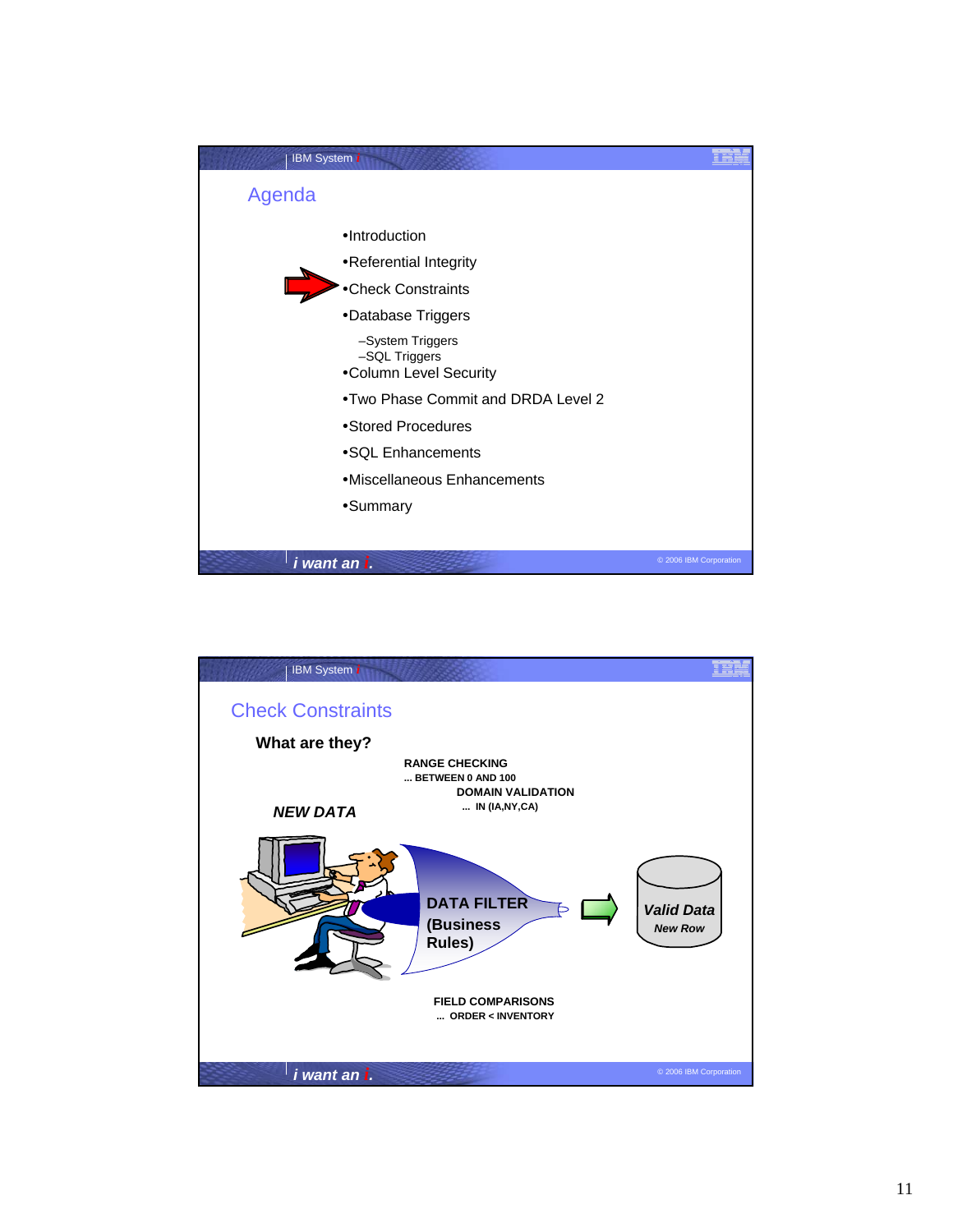

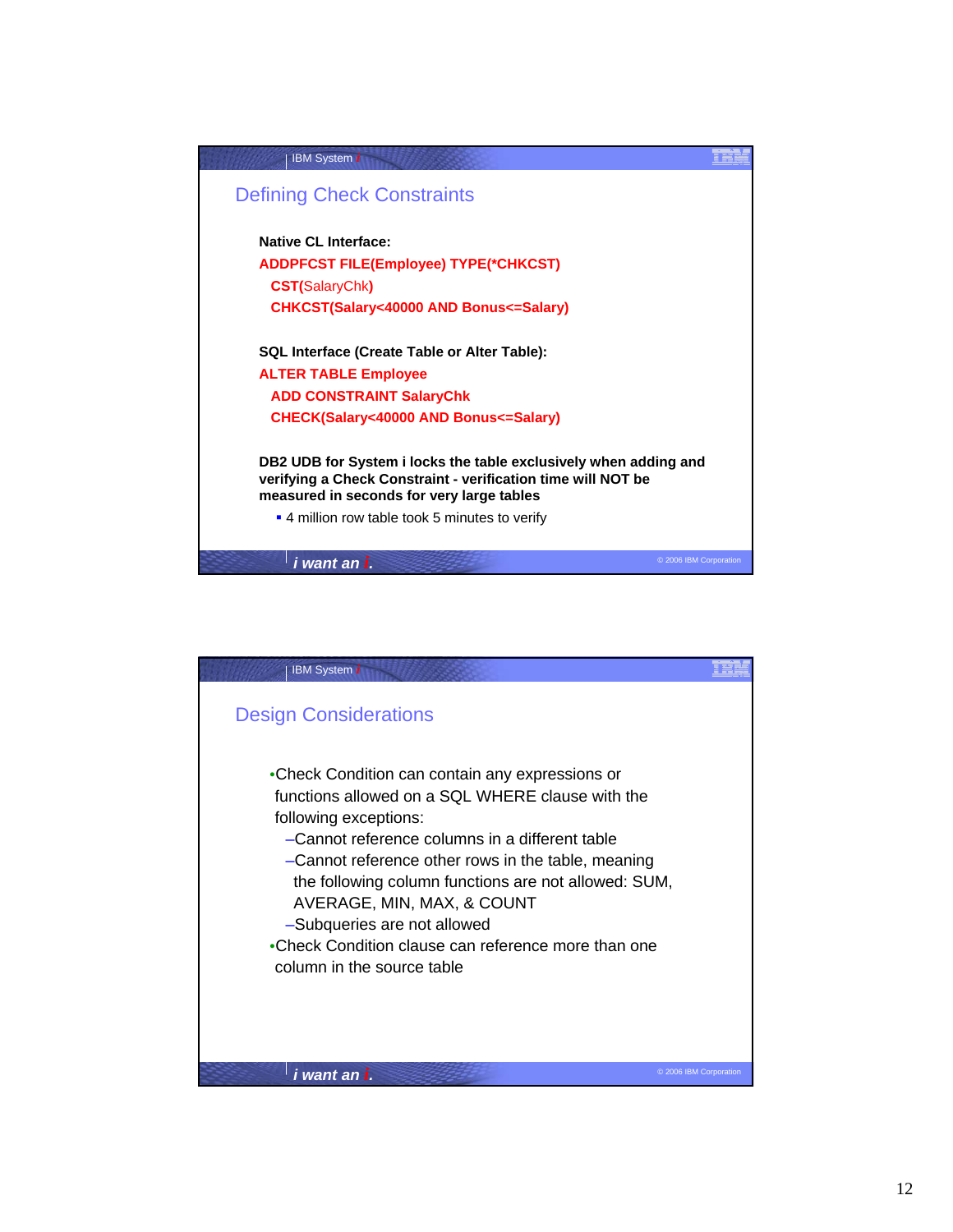

| <b>IBM System i</b>                                          |  |
|--------------------------------------------------------------|--|
|                                                              |  |
| <b>Monitoring for Constraints</b>                            |  |
| •Check Constraints will be enforced on:                      |  |
| -Insert into table with constraints                          |  |
| -Update on table with constraints                            |  |
| -Delete operation on a Parent Table whose                    |  |
| RI Constraint rule is Set Default or Set Null                |  |
| •New System Message: CPF502F                                 |  |
| <b>-Message:</b> Check constraint violation on member TEST1. |  |
| $\cdot$ ILE Programs                                         |  |
| -ILE RPG: Use indicators, maps to status code 1022           |  |
| -ILE COBOL: File Status 9W                                   |  |
| -ILE C: Mapped to existing error number                      |  |
| •OPM Programs: Mapped to existing error codes                |  |
| $\cdot$ SQL                                                  |  |
| -SQLCODE -545                                                |  |
| -SQLSTATE 23513                                              |  |
|                                                              |  |
| i want an i.<br>© 2006 IBM Corporation                       |  |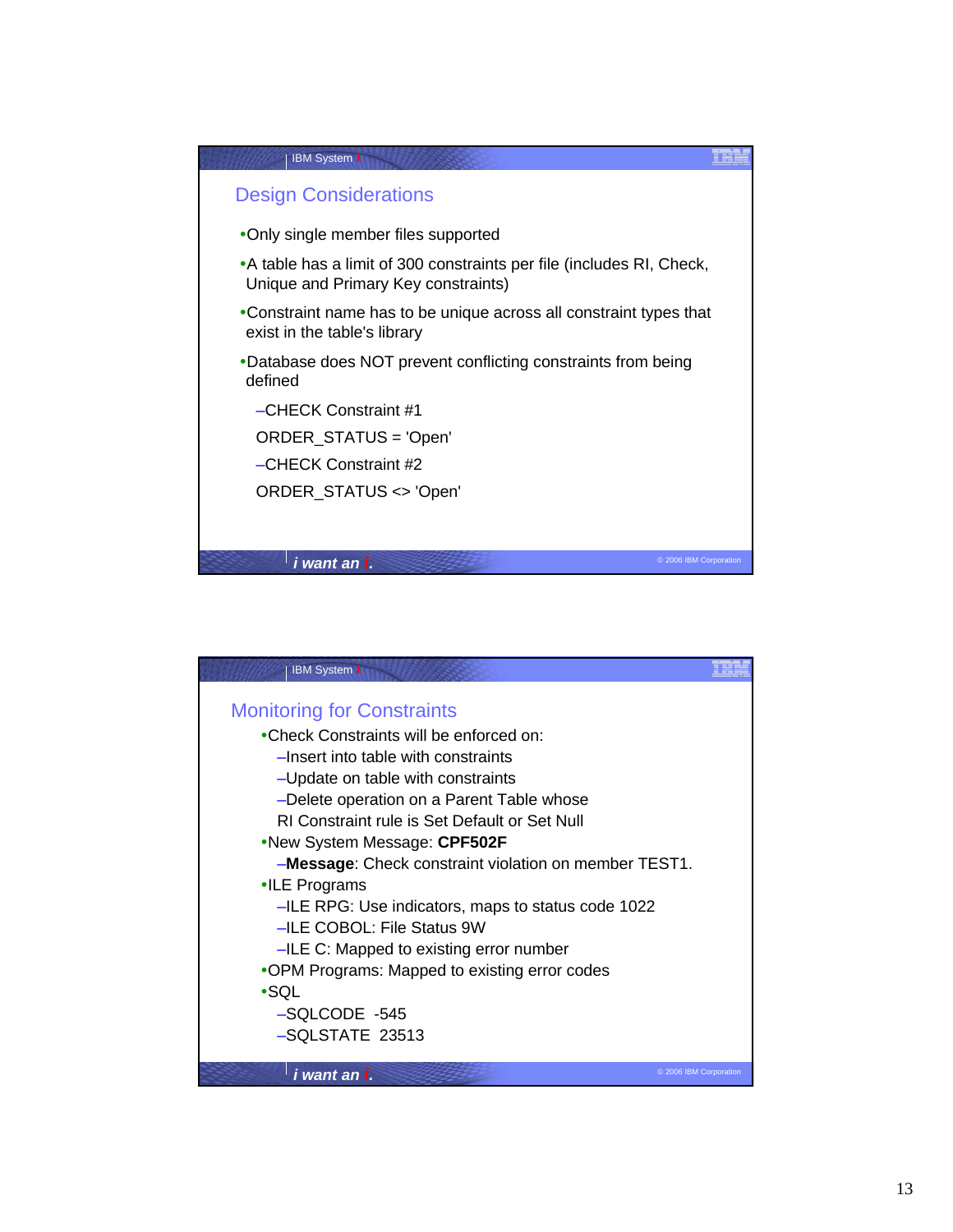

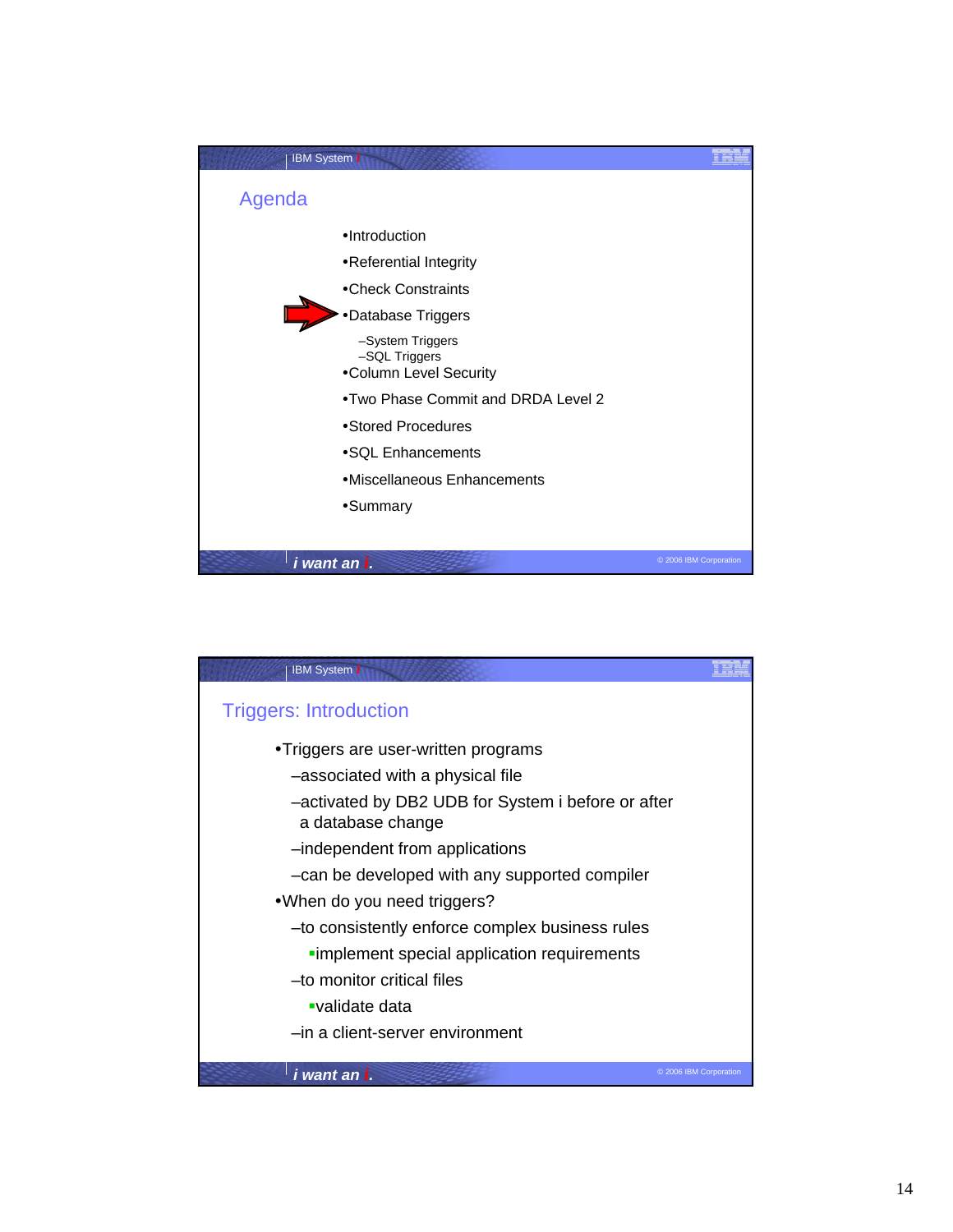

| <b>IBM System i</b>                                                                                           |                        |
|---------------------------------------------------------------------------------------------------------------|------------------------|
| OS/400 Support for Triggers                                                                                   |                        |
| • V4R5 and Prior Releases of OS/400                                                                           |                        |
| -External triggers only (aka Native or System triggers)<br>$-Two$ commands                                    |                        |
| ■ADDPFTRG                                                                                                     |                        |
| ■RMVPFTRG                                                                                                     |                        |
| -External triggers can be added or removed from a file using the<br>Database function in Operations Navigator |                        |
| -A file can have a total of 6 triggers                                                                        |                        |
| -No triggers on catalog files or tables                                                                       |                        |
| •V5R1 - Two Types of Triggers                                                                                 |                        |
| -External Triggers (see above)                                                                                |                        |
| . First available with DB2/400 in V3R1                                                                        |                        |
| ■Originally referred to as Native Triggers                                                                    |                        |
| -SQL Triggers                                                                                                 |                        |
| $\blacksquare$ New in V5R1                                                                                    |                        |
| i want an i.                                                                                                  | © 2006 IBM Corporation |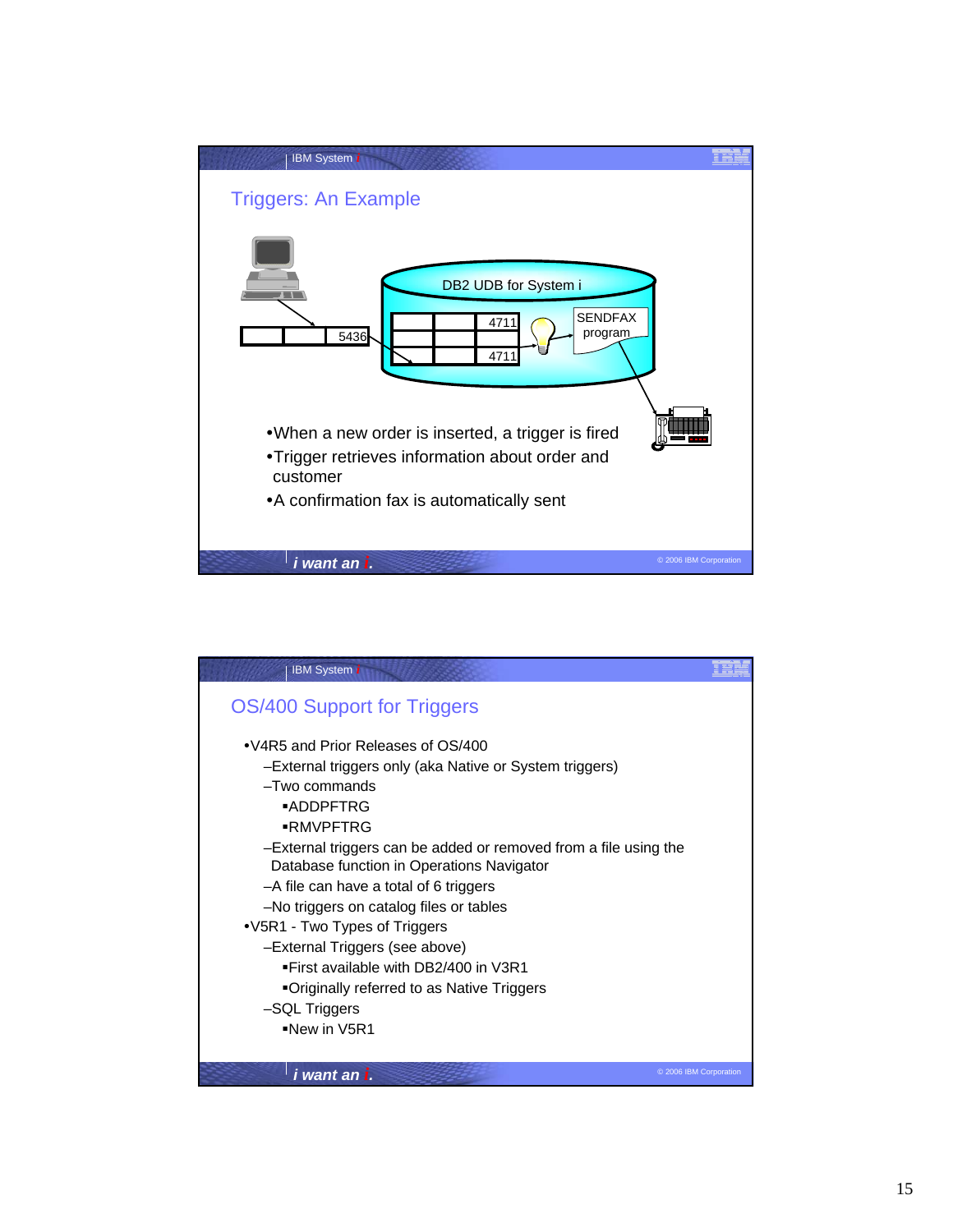

| <b>IBM</b> System i                                                                                                                                                                                                                                                                                                                                            |                        |
|----------------------------------------------------------------------------------------------------------------------------------------------------------------------------------------------------------------------------------------------------------------------------------------------------------------------------------------------------------------|------------------------|
| <b>Trigger Concepts</b>                                                                                                                                                                                                                                                                                                                                        |                        |
| • Four main components for System or SQL Triggers<br>1. base file<br>2. trigger event<br>$\blacksquare$ insert<br><b>-</b> delete<br>-update<br>3. trigger time<br>-before<br>∎after<br>4. trigger program<br>•Triggers have record level scope<br>. Will be activated whenever the event occurs<br>•Exception: Update triggers<br>■*ALWAYS<br><b>■*CHANGE</b> |                        |
| i want an i.                                                                                                                                                                                                                                                                                                                                                   | © 2006 IBM Corporation |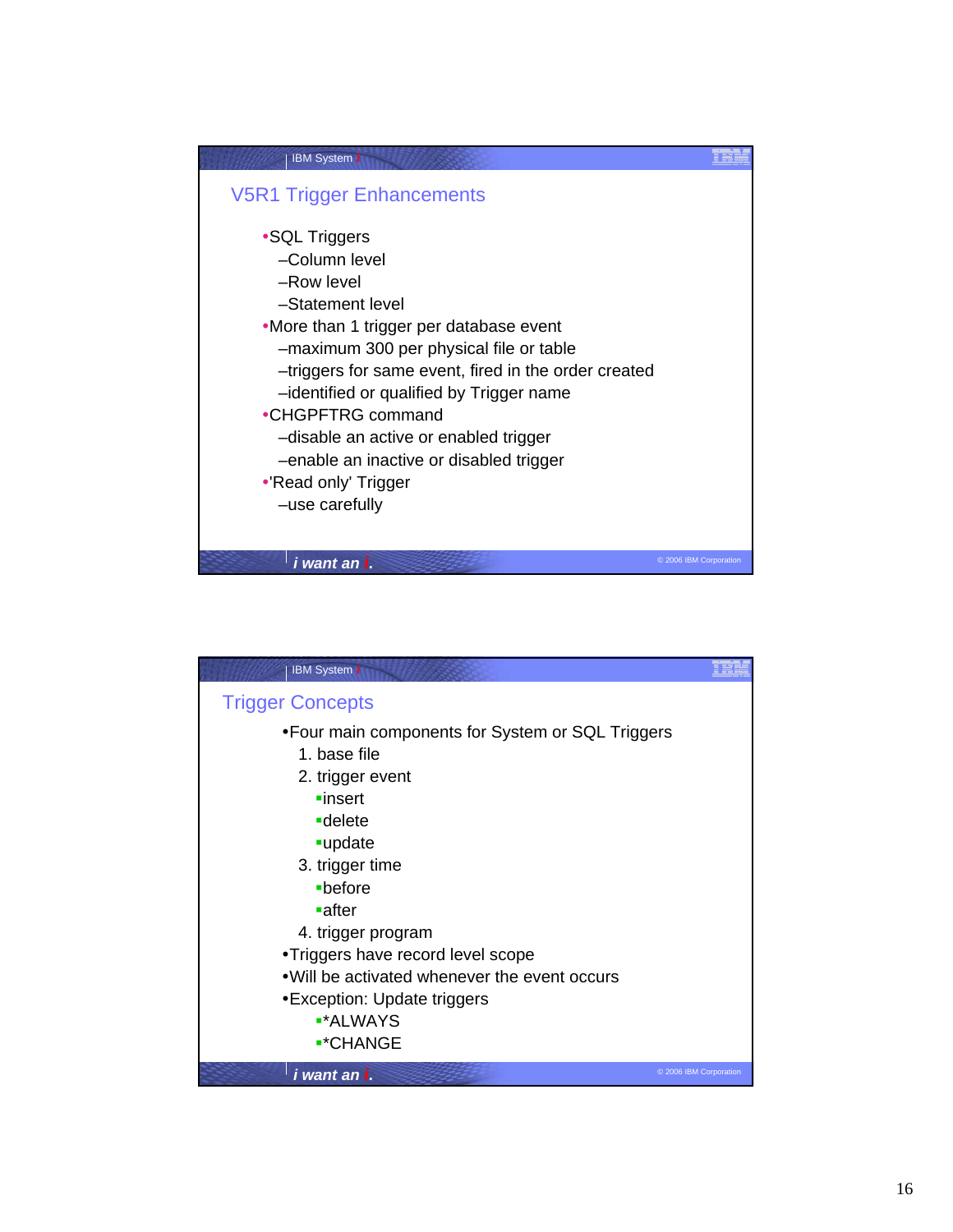

| Opt | Request<br>Level | Program or<br>Procedure | Library   | Statement | Instruction |
|-----|------------------|-------------------------|-----------|-----------|-------------|
|     |                  | OCMD                    | OSYS      | 0351      |             |
|     |                  | OUICMENU                | OSYS      |           | 00C1        |
|     | 1                | OUIMNDRV                | OSYS      |           | 0455        |
|     | 2                | OUIMGFLW                | OSYS      |           | 0483        |
|     | 3                | OUICMD                  | OSYS      |           | 03E4        |
|     |                  | OUOCPP                  | OPDA      |           | 0541        |
|     |                  | OUOMAIN                 | OPDA      |           | OFDD        |
|     | 4                | OUOCMD                  | OSYS      |           | 0176        |
|     |                  | <b>T4249CINS</b>        | ORDENTLIB | 136       | 00D9        |
|     |                  | OSOROUTE                | OSYS      |           | 02F0        |
|     |                  | OSOINS                  | OSYS      |           | 01C0        |
|     |                  | ODBPUT                  | OSYS      |           | 0193        |
|     |                  | T4249RADT               | ORDENTLIB | .GET      | 021D        |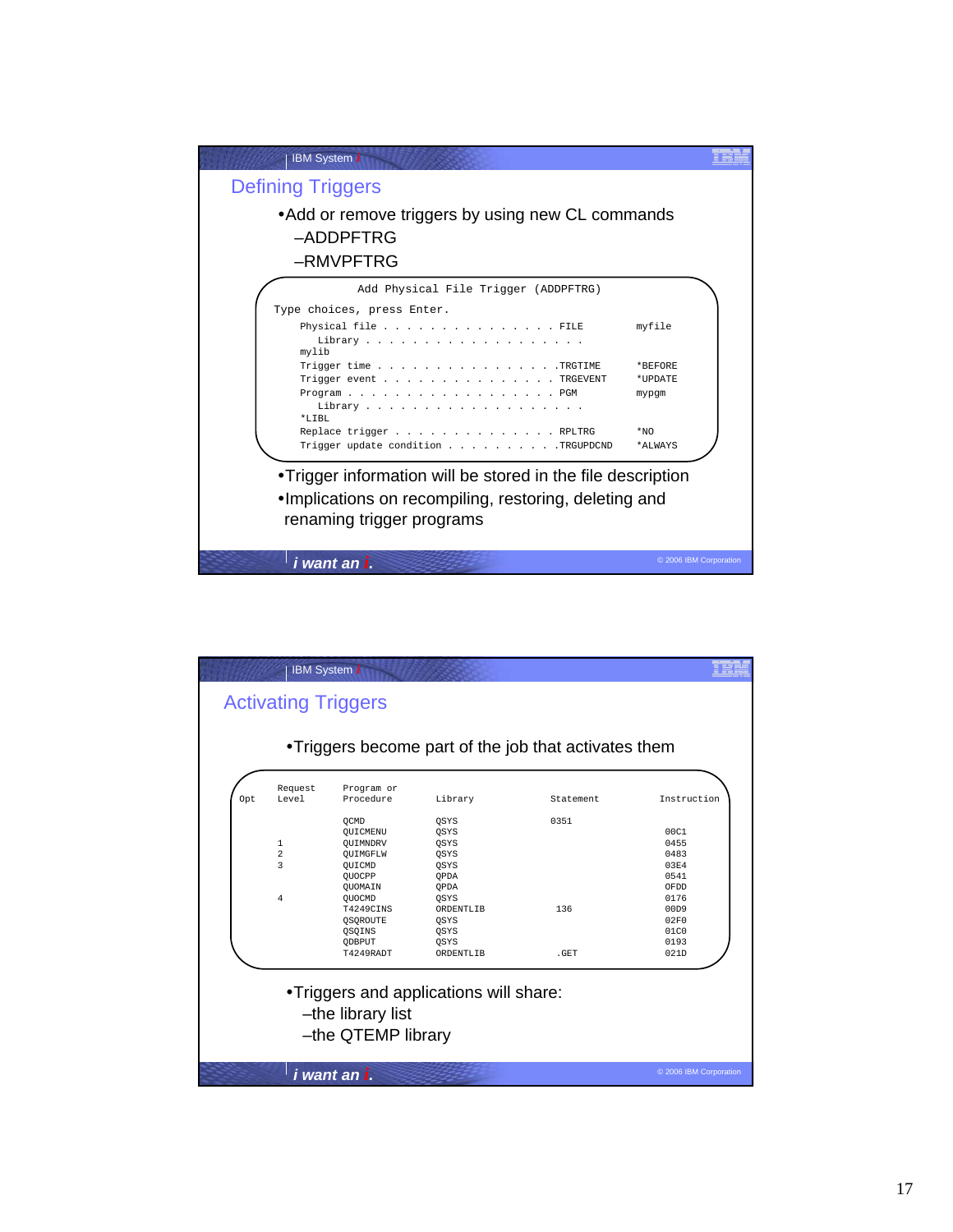|                   | <b>IBM System i</b>          |                         |                                      |  |
|-------------------|------------------------------|-------------------------|--------------------------------------|--|
|                   | <b>Trigger Buffer Fields</b> |                         |                                      |  |
| Seq               | Data Type                    | Len                     | Field Description                    |  |
| $\mathbf{1}$      | Char                         | 10                      | Physical file name                   |  |
| $\overline{a}$    | Char                         | 10                      | Physical file Library                |  |
| 3                 | Char                         | 10                      | Physical file member name            |  |
| 4                 | Char                         | $\mathbf{1}$            | Trigger event                        |  |
| 5                 | Char                         | $\mathbf{1}$            | Trigger time                         |  |
| 6                 | Char                         | $\mathbf{1}$            | Commit lock level                    |  |
| 7                 | Char                         | 3                       | Reserved                             |  |
| 8                 | Binary                       | 4                       | CCSID of data                        |  |
| 9                 | Binary                       |                         | Relative record number<br>4          |  |
|                   |                              |                         |                                      |  |
| 10                | Char                         | 4                       | Reserved                             |  |
| 11                | Binary                       | 4                       | Original record offset               |  |
| 12                | Binary                       | 4                       | Original record length               |  |
| 13                | Binary                       | $\overline{\mathbf{4}}$ | Original record null byte map offset |  |
| 14                | Binary                       | $\overline{4}$          | Original record null byte map length |  |
| 15                | Binary                       | 4                       | New record offset                    |  |
| 16                | Binary                       | $\overline{4}$          | New record length                    |  |
| 17                | Binary                       | $\overline{\mathbf{4}}$ | New record null byte map offset      |  |
| 18                | Binary                       | $\overline{4}$          | New record null byte map length      |  |
| 19                | Char                         | 16                      | Reserved                             |  |
| 20                | Char                         | Var                     | Original Record                      |  |
| 21                | Char                         | Var                     | Original record null byte map        |  |
| $22 \overline{ }$ | Char                         | Var                     | New record                           |  |
| 23                | Char                         | Var                     | New record null byte map             |  |
|                   |                              |                         |                                      |  |
|                   | i want an i.                 |                         | © 2006 IBM Corporation               |  |

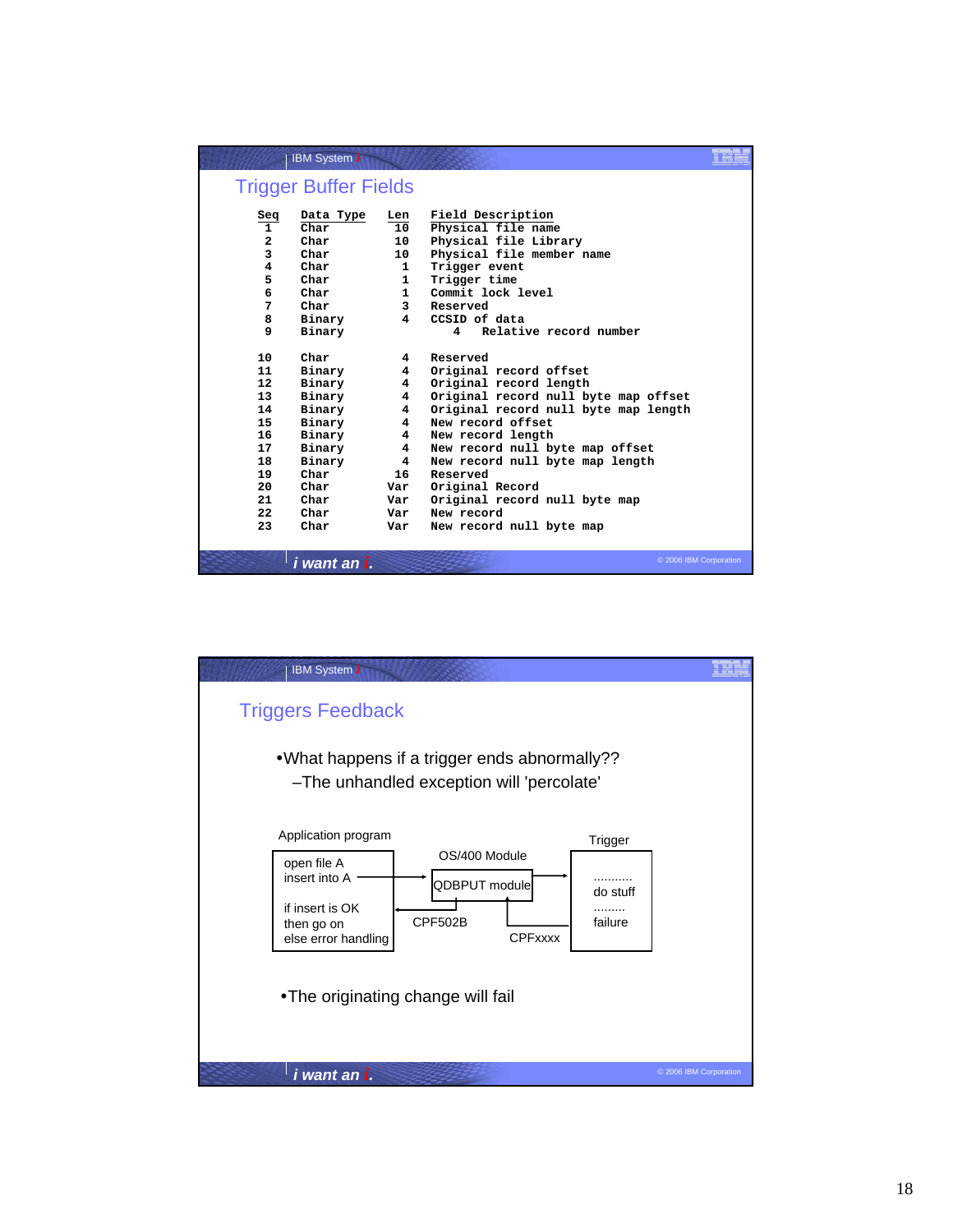

| <b>IBM System i</b>                                                                 |  |
|-------------------------------------------------------------------------------------|--|
| <b>Guidelines for Trigger Programs</b>                                              |  |
| Operations that are NOT allowed                                                     |  |
| •Destructive data changes are not allowed if<br>ALWREPCHG(*NO) is specified         |  |
| -CANNOT modify the record that fired the trigger, from within<br>the trigger itself |  |
| •1. application updates existing record                                             |  |
| •2. UPDATE trigger fires                                                            |  |
| •3. Trigger tries to update same record                                             |  |
| -conflicting operations NOT allowed on the same record                              |  |
| •1. application inserts new record                                                  |  |
| •2. INSERT trigger fires                                                            |  |
| •3. Trigger tries to delete new record                                              |  |
| -Contents of trigger buffer would be inconsistent with actual<br>database record    |  |
| •Commitment control operations                                                      |  |
| •SQL Connection statements                                                          |  |
| © 2006 IBM Corporation<br>i want an i.                                              |  |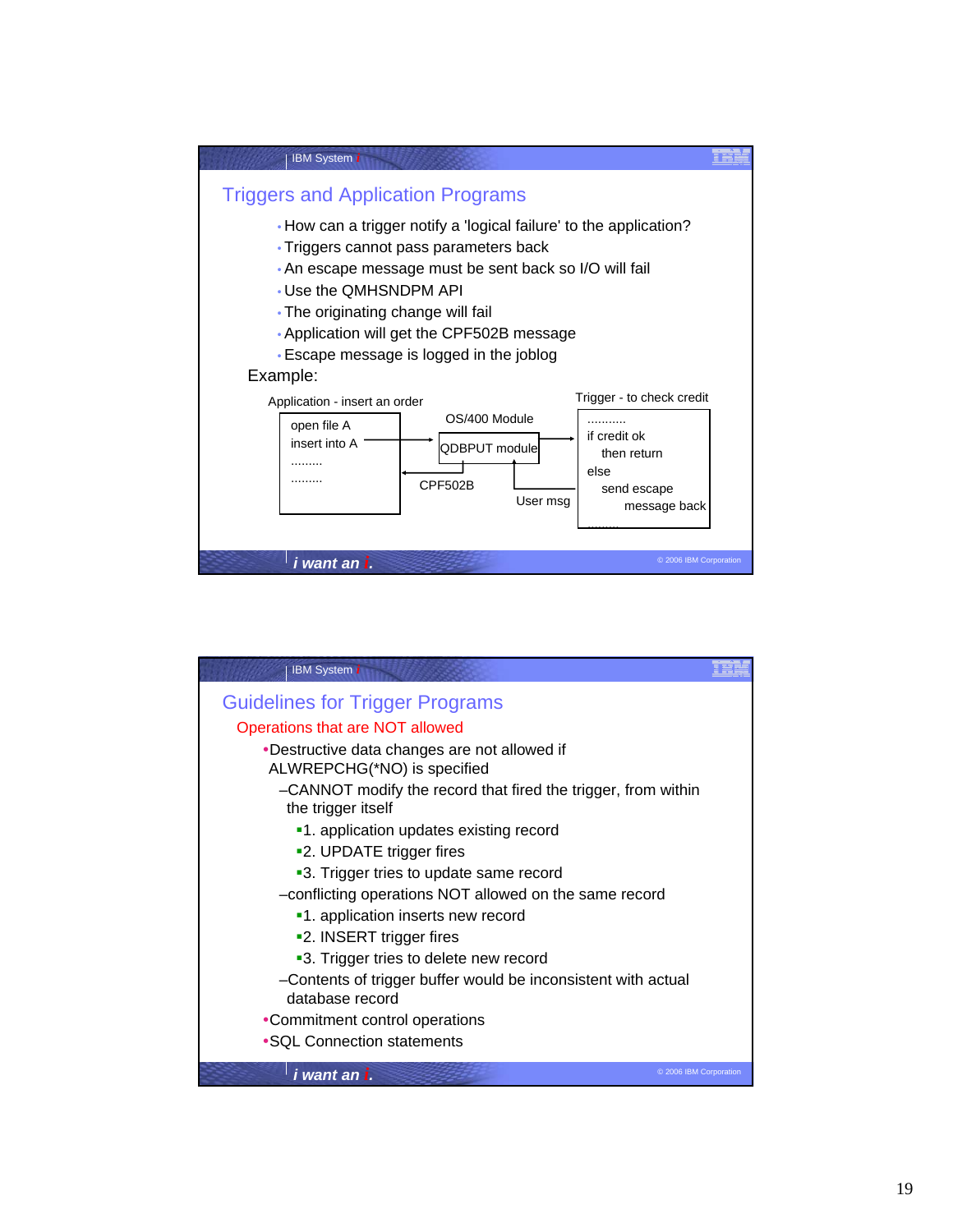

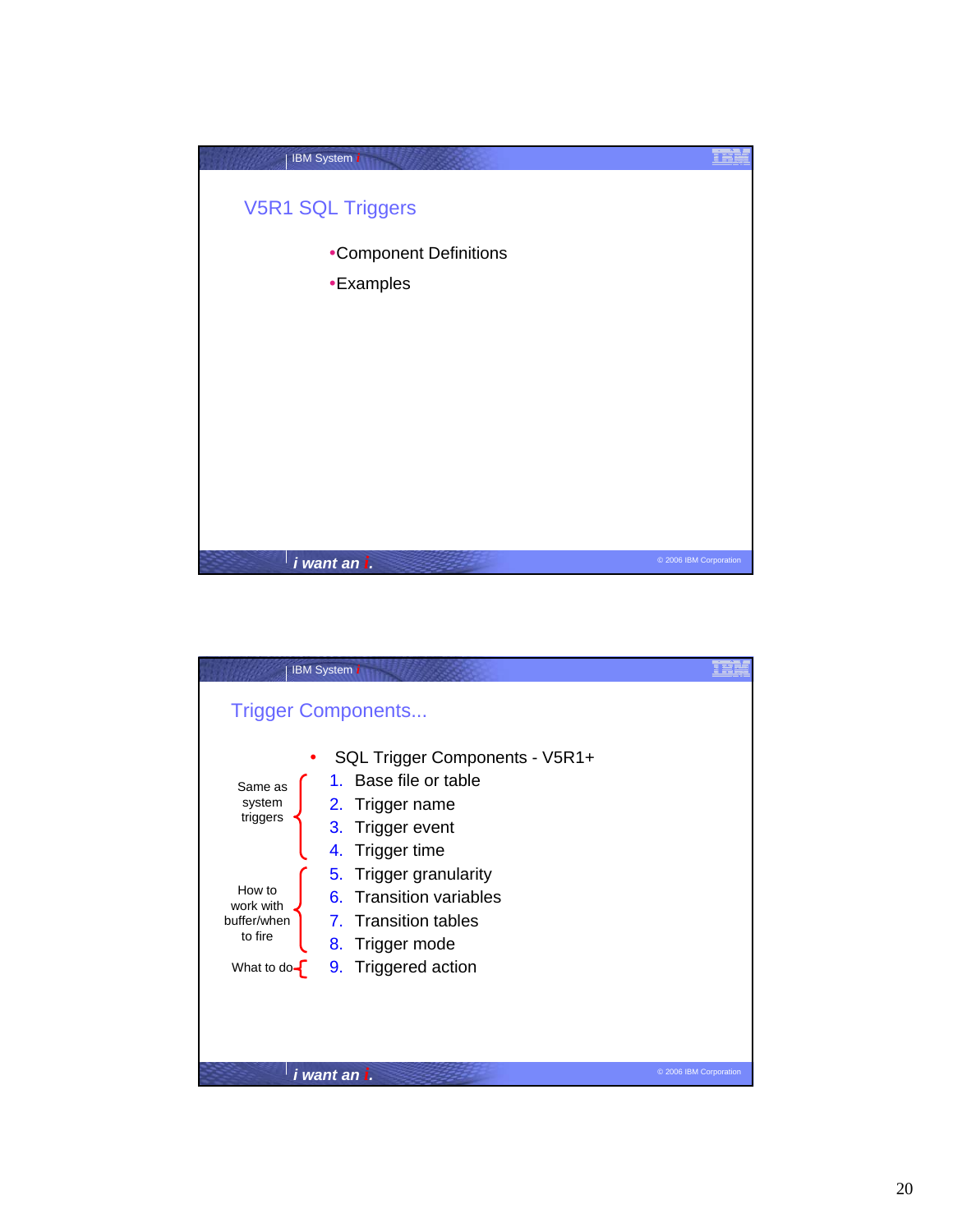

| <b>IBM System i</b>                                                                                                                                                                                                                                                                                                                                                                                                                 |  |
|-------------------------------------------------------------------------------------------------------------------------------------------------------------------------------------------------------------------------------------------------------------------------------------------------------------------------------------------------------------------------------------------------------------------------------------|--|
| <b>SQL Trigger Components</b><br>6. Transition Variables<br>• aka Correlation Variables<br>• Provides function similar to before and after images in trigger<br>buffer for external triggers<br>. Qualification of column names for the single row image<br>before and/or after the trigger event has completed<br>• OLD ROW - Before image of row<br>• NEW ROW - After image of row<br>• REFERENCING OLD ROW AS oldrow REFERENCING |  |
| NEW ROW AS newrow<br>newrow.salary $>$ oldrow.salary + 10000<br>• Not valid with Statement level triggers                                                                                                                                                                                                                                                                                                                           |  |
|                                                                                                                                                                                                                                                                                                                                                                                                                                     |  |
| © 2006 IBM Corporation<br>i want an i.                                                                                                                                                                                                                                                                                                                                                                                              |  |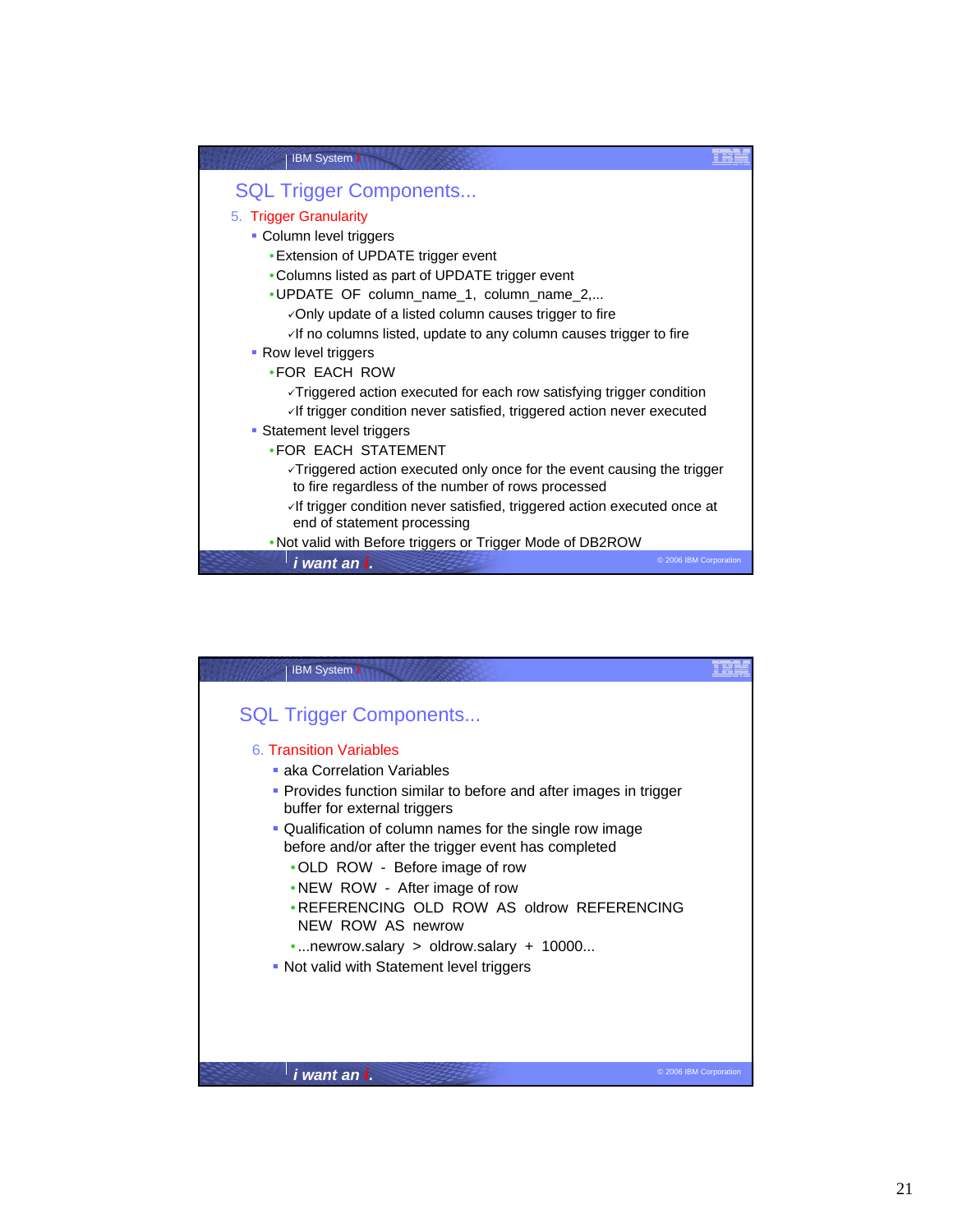

| <b>IBM System i</b>                                                |                        |
|--------------------------------------------------------------------|------------------------|
| <b>SQL Trigger Components</b>                                      |                        |
| 8. Trigger Mode                                                    |                        |
| - MODE DB2ROW                                                      |                        |
| • Trigger fires after each row operation                           |                        |
| • Only valid with Row level triggers                               |                        |
| • Exclusive function of DB2 UDB for System i                       |                        |
| √Not available in other DB2 UDB implementations                    |                        |
| • MODE DB2SQL                                                      |                        |
| • Trigger fires after all row operations are complete              |                        |
| . If specified on a row level trigger, triggered action executed N |                        |
| times after all row operations completed                           |                        |
| $\sqrt{N}$ = number of rows processed                              |                        |
| . Not as efficient as DB2ROW since each row is processed twice     |                        |
| • Only valid with After triggers                                   |                        |
|                                                                    |                        |
|                                                                    |                        |
|                                                                    |                        |
|                                                                    | © 2006 IBM Corporation |
| i want an i.                                                       |                        |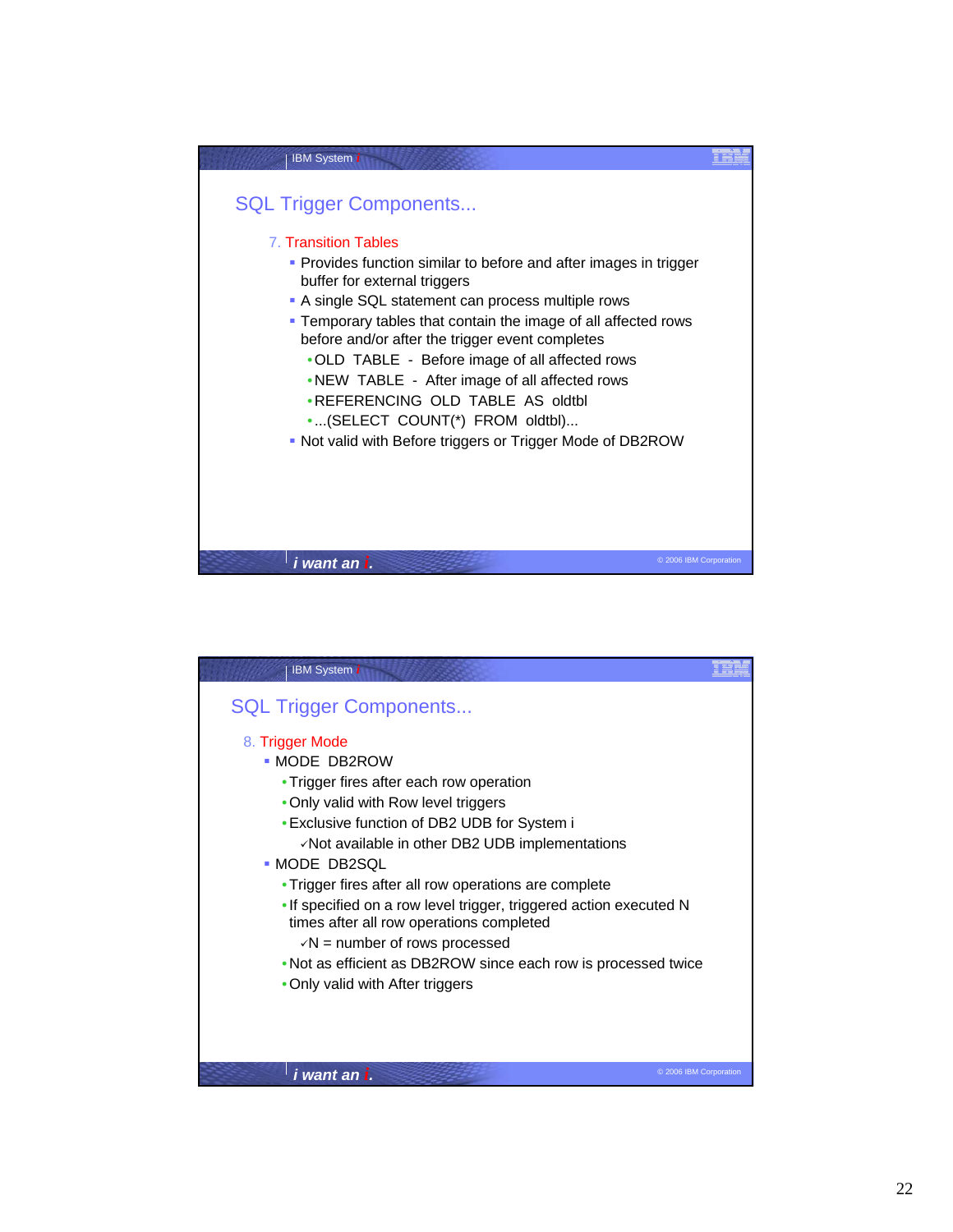

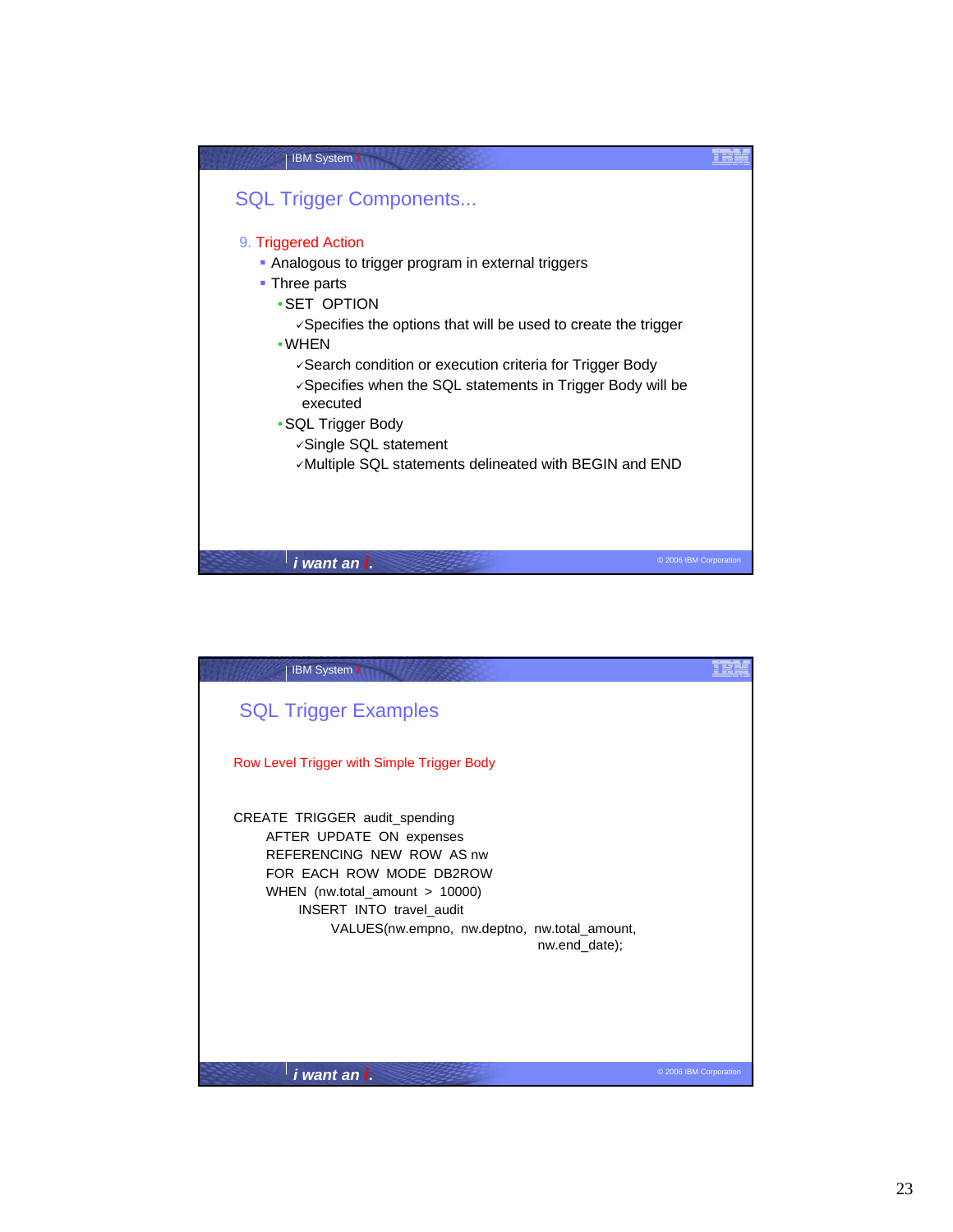| <b>IBM System i</b>                                            |                        |
|----------------------------------------------------------------|------------------------|
| <b>SQL Trigger Examples </b>                                   |                        |
| Row Level Trigger with Complex Trigger Body                    |                        |
|                                                                |                        |
| CREATE TRIGGER big_spenders                                    |                        |
| AFTER INSERT ON expenses                                       |                        |
| REFERENCING NEW ROW AS n<br>FOR FACH ROW                       |                        |
| MODE DB2ROW                                                    |                        |
| WHEN $(n.total amount > 10000)$                                |                        |
| <b>BEGIN</b>                                                   |                        |
| DECLARE emplname CHAR(30);                                     |                        |
| SET emplname = (SELECT lname FROM employee                     |                        |
| WHERE empid = $n$ .empno);                                     |                        |
| <b>INSERT INTO travel audit</b>                                |                        |
| VALUES(n.empno, emplname, n.deptno, n.totalamount, n.enddate); |                        |
| <b>FND</b>                                                     |                        |
|                                                                |                        |
|                                                                |                        |
| i want an i.                                                   | © 2006 IBM Corporation |

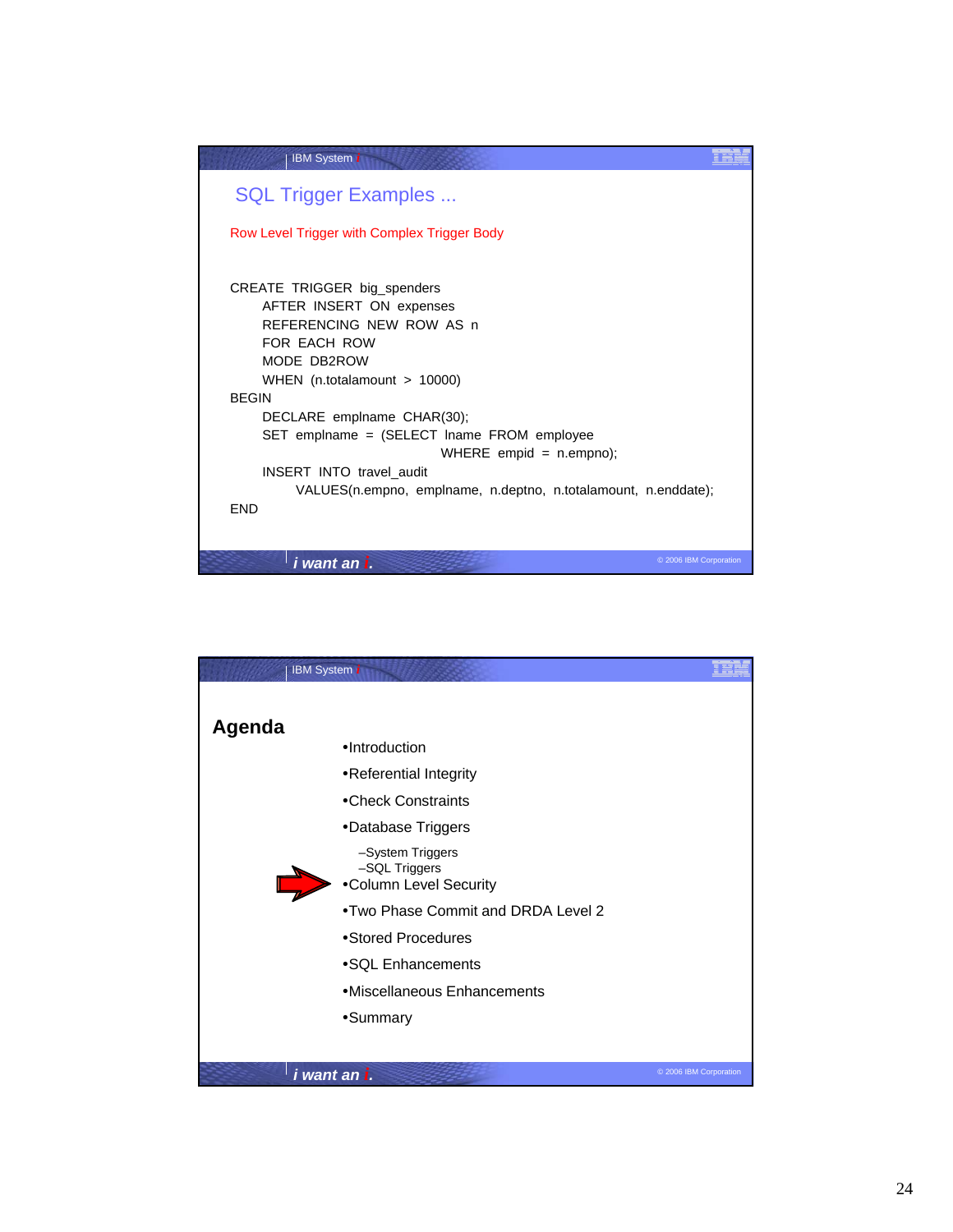

| <b>IBM System i</b>                                                                  |                        |
|--------------------------------------------------------------------------------------|------------------------|
| <b>Column Level Security</b>                                                         |                        |
| SQL statements required:                                                             |                        |
| <b>CREATE TABLE TestTable</b>                                                        |                        |
| (Name CHAR(30), Salary DEC(8,2),                                                     |                        |
| Department CHAR (10))                                                                |                        |
| <b>GRANT SELECT, UPDATE (Name, Department) ON TABLE</b><br>Payroll TO Clerk          |                        |
| GRANT SELECT, UPDATE(Name, Department, Salary) ON<br><b>TABLE Payroll TO Manager</b> |                        |
| <b>DSPOBJAUT Test Table</b>                                                          |                        |
| <b>-To show Column Level Authorities</b><br><b>Operations Navigator</b>              |                        |
| No support currently for CL interface:                                               |                        |
| send cards and letters to IBM Rochester                                              |                        |
| <i>i want an i.</i>                                                                  | © 2006 IBM Corporation |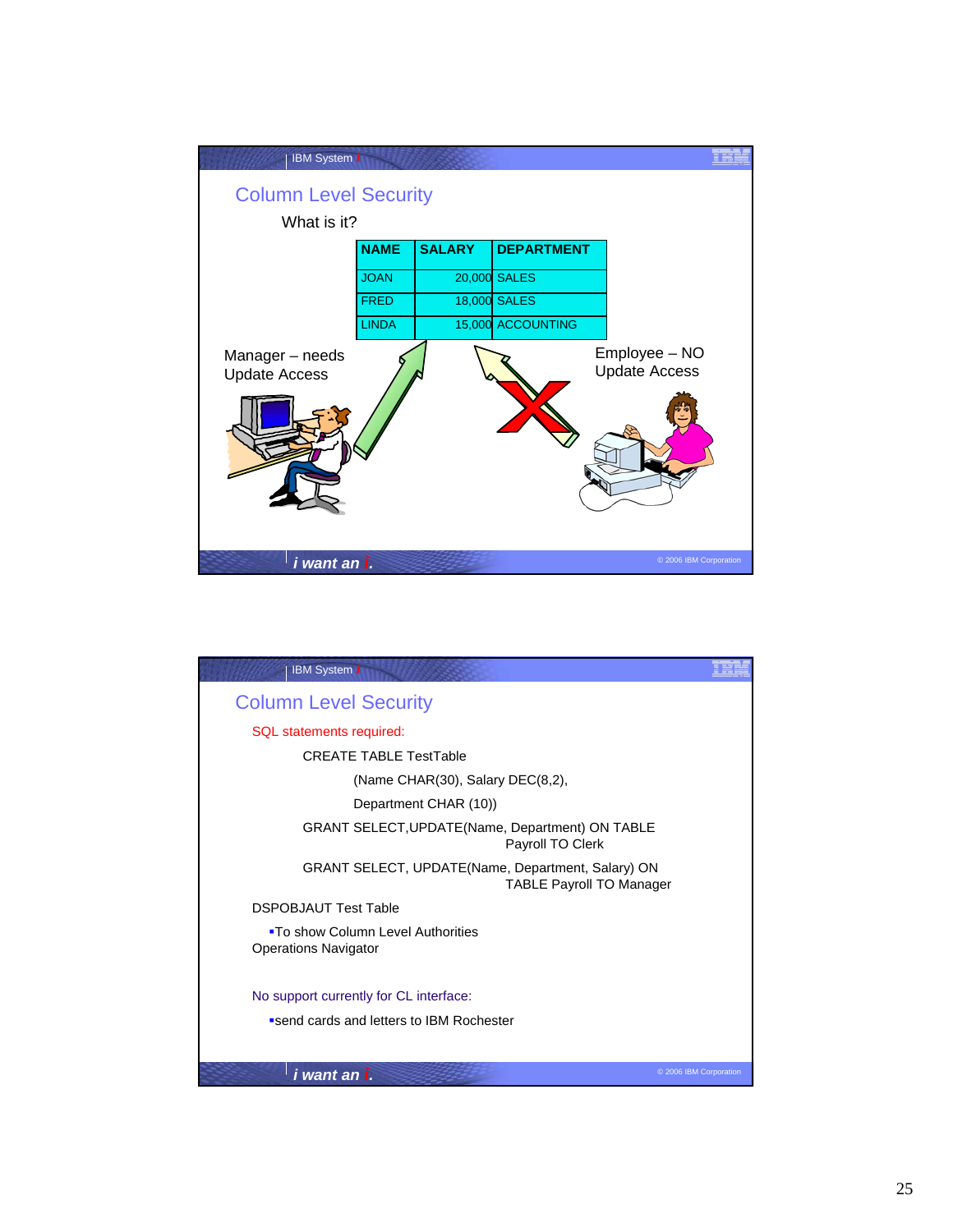

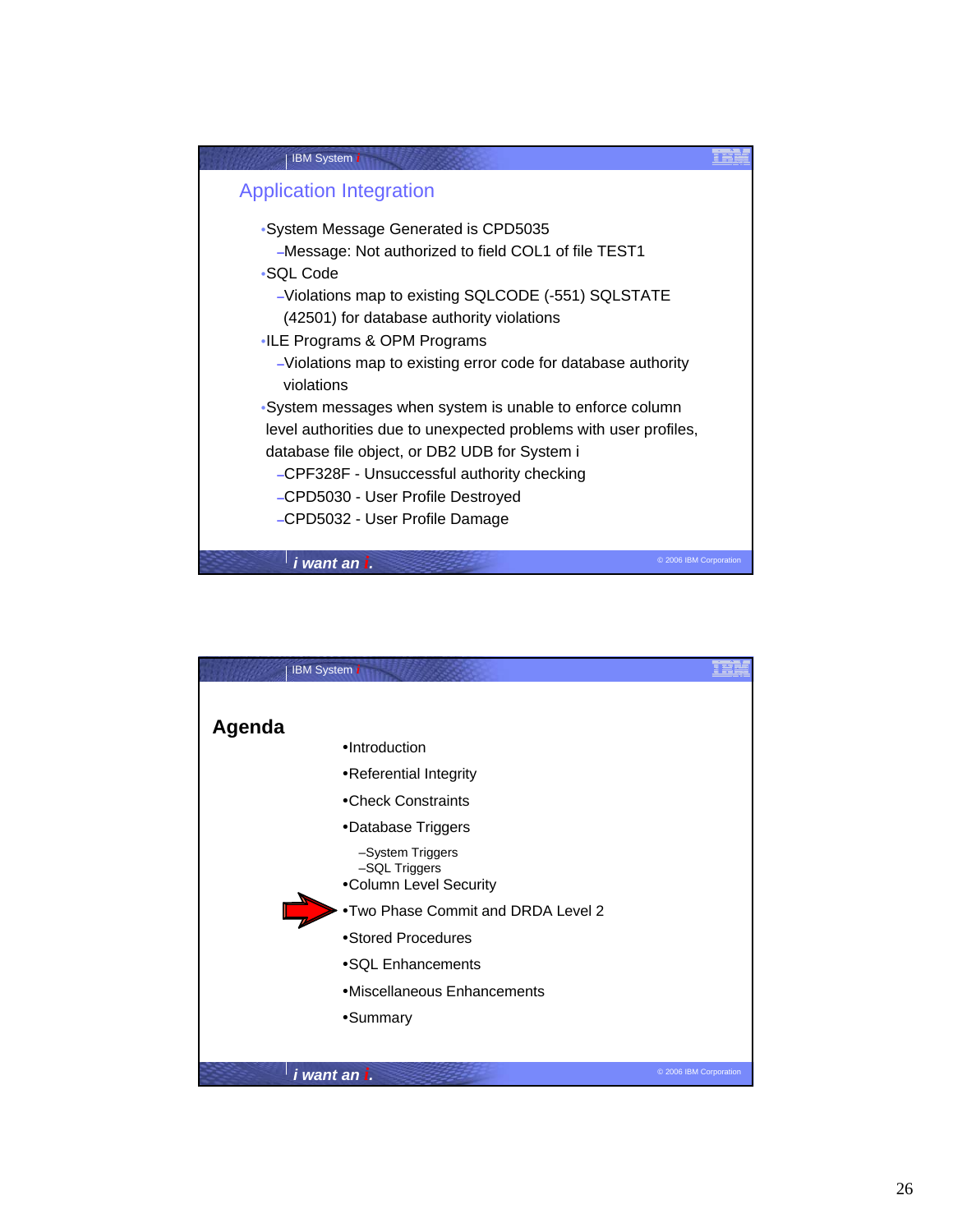| <b>IBM System i</b>                                                                                                                                     |                         |
|---------------------------------------------------------------------------------------------------------------------------------------------------------|-------------------------|
| Two-Phase COMMIT                                                                                                                                        |                         |
| Applications using multiple relational databases                                                                                                        |                         |
| Single Phase COMMIT - Remote Unit of Work                                                                                                               |                         |
| <b>Local Application</b>                                                                                                                                | <b>Remote Systems</b>   |
| •Application transaction #1<br>CONNECT TO TORONTO<br><b>SELECT * FROM EMP-HRS</b><br><b>UPDATE EMP-MSTR</b><br><b>UPDATE DEPT-MSTR</b><br><b>COMMIT</b> | <b>TORONTO Database</b> |
| •Application transaction #2<br>CONNECT TO ATLANTA<br>SELECT * FROM EMP-HRS<br><b>UPDATE EMP-MSTR</b><br><b>UPDATE DEPT-MSTR</b><br><b>COMMIT</b>        | <b>ATLANTA Database</b> |
| i want an i.                                                                                                                                            | © 2006 IBM Corporation  |

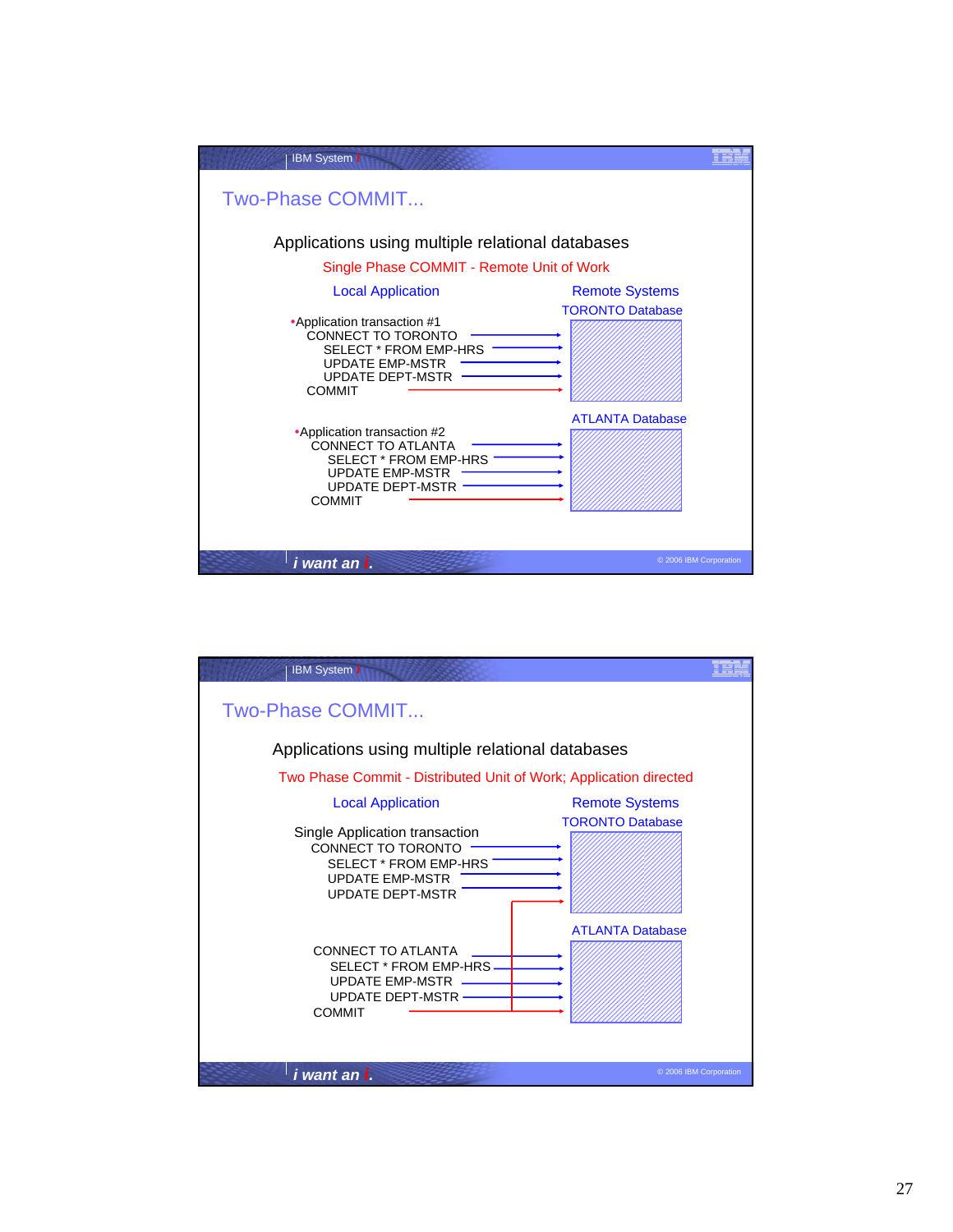

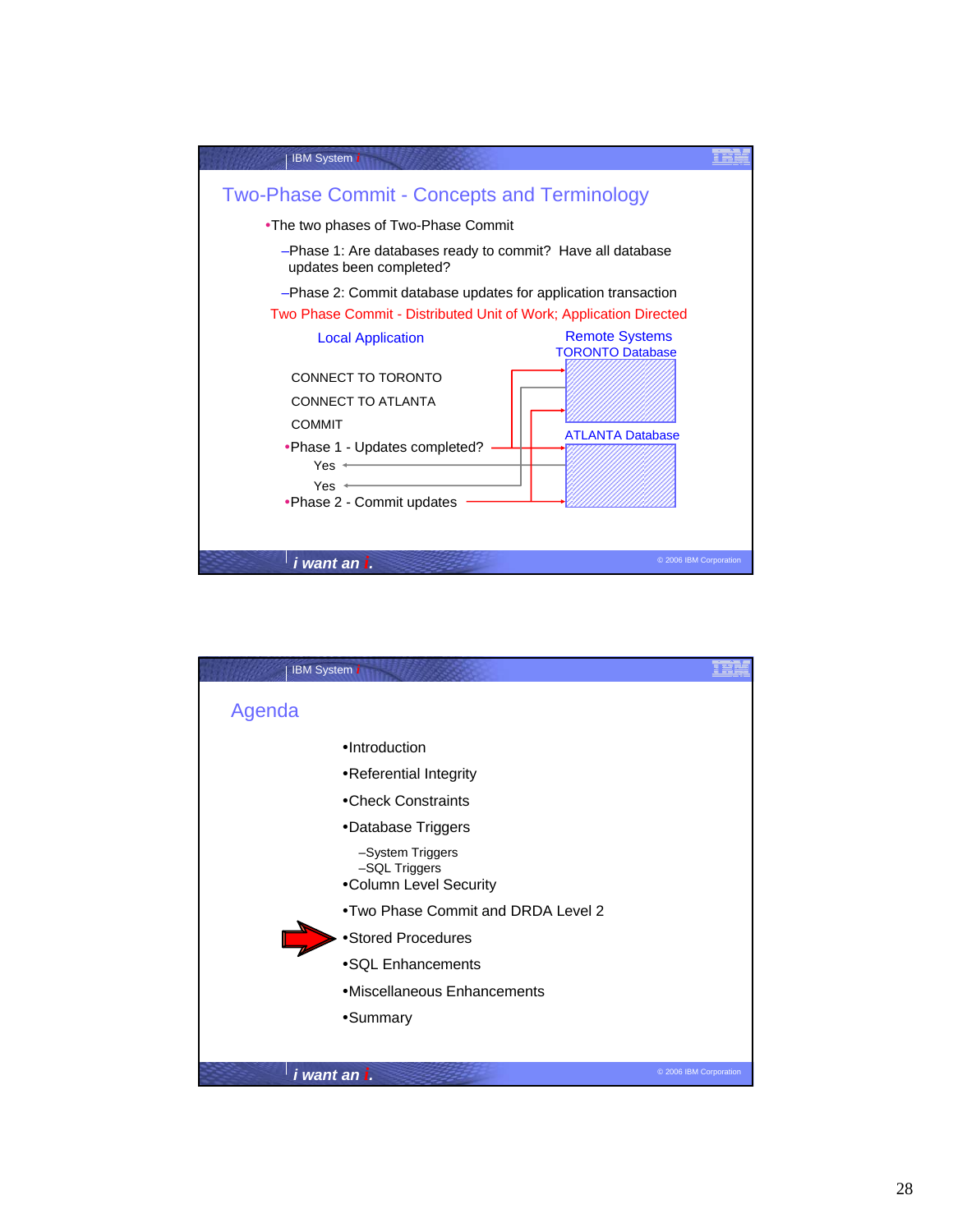

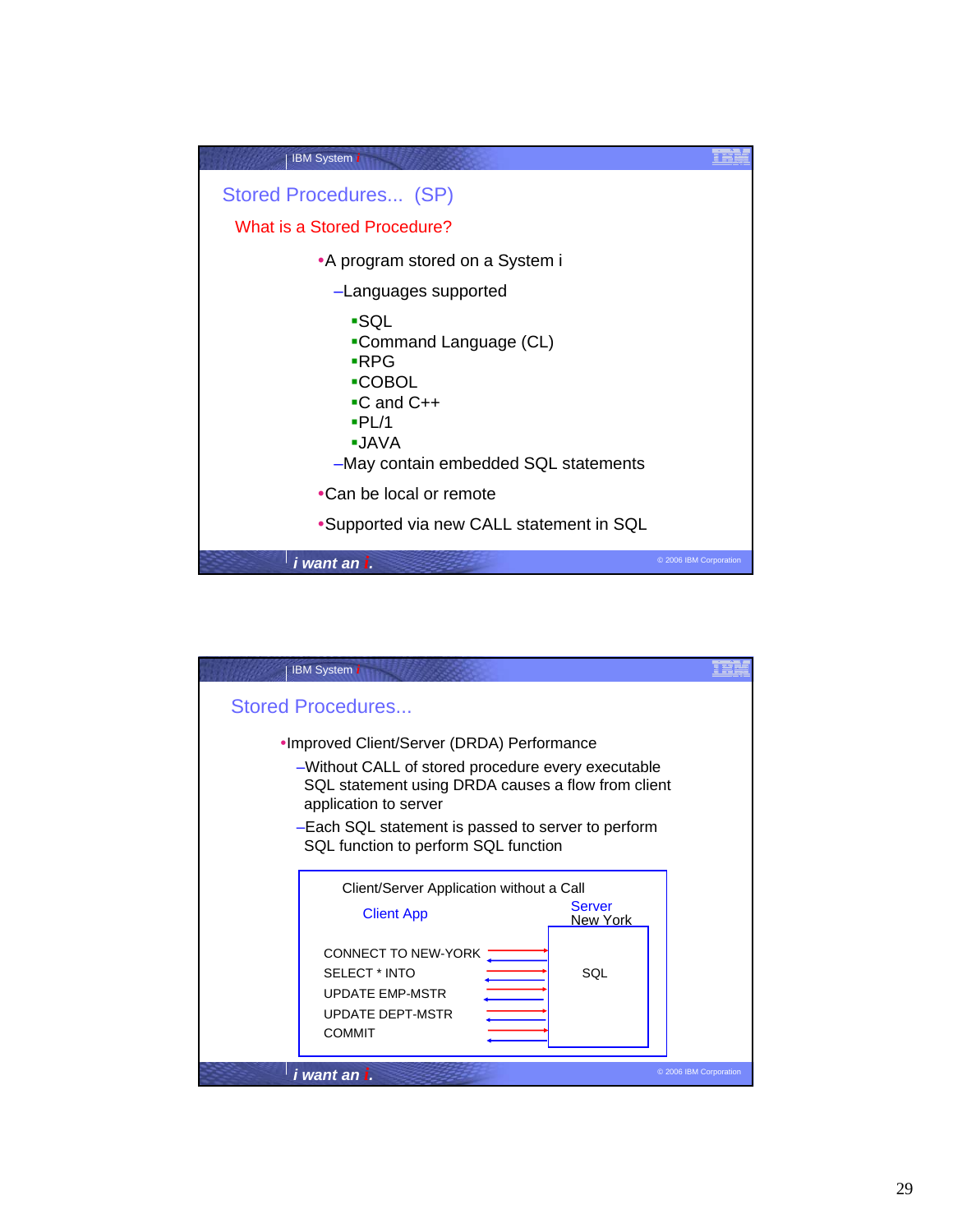

| <b>IBM System i</b>                                                                                                                                                                                                                                                                                                                                      |                        |
|----------------------------------------------------------------------------------------------------------------------------------------------------------------------------------------------------------------------------------------------------------------------------------------------------------------------------------------------------------|------------------------|
| <b>Stored Procedures</b><br>Using SQL for Stored Procedures                                                                                                                                                                                                                                                                                              |                        |
| •Stored Procedures initially supported in V3R1<br>-No SQL procedure language<br>-Embedded SQL in a HLL programs like C, COBOL,<br>RPG allowed.<br>•V4R2 + - Stored Procedure can be written purely in SQL<br>-First DB2 Family member to deliver this support<br>•SQL is a programming language                                                          |                        |
| CREATE PROCEDURE PROC1 (IN Emp# CHAR(4), IN NwLvI INT)<br><b>LANGUAGE SQL Proc1_Src:</b><br><b>BFGIN</b><br><b>DECLARE CurLvI INT;</b><br><b>SELECT edlevel FROM emptbl INTO CurLvI</b><br>WHERE empno=Emp#;<br>IF Nwl vl > Curl vl THFN<br>UPDATE emptbl SET edlevel=NwLvl,<br>salary=salary + (salary*0.05) WHERE empno=Emp#;<br>END IF:<br><b>END</b> |                        |
| i want an i.                                                                                                                                                                                                                                                                                                                                             | © 2006 IBM Corporation |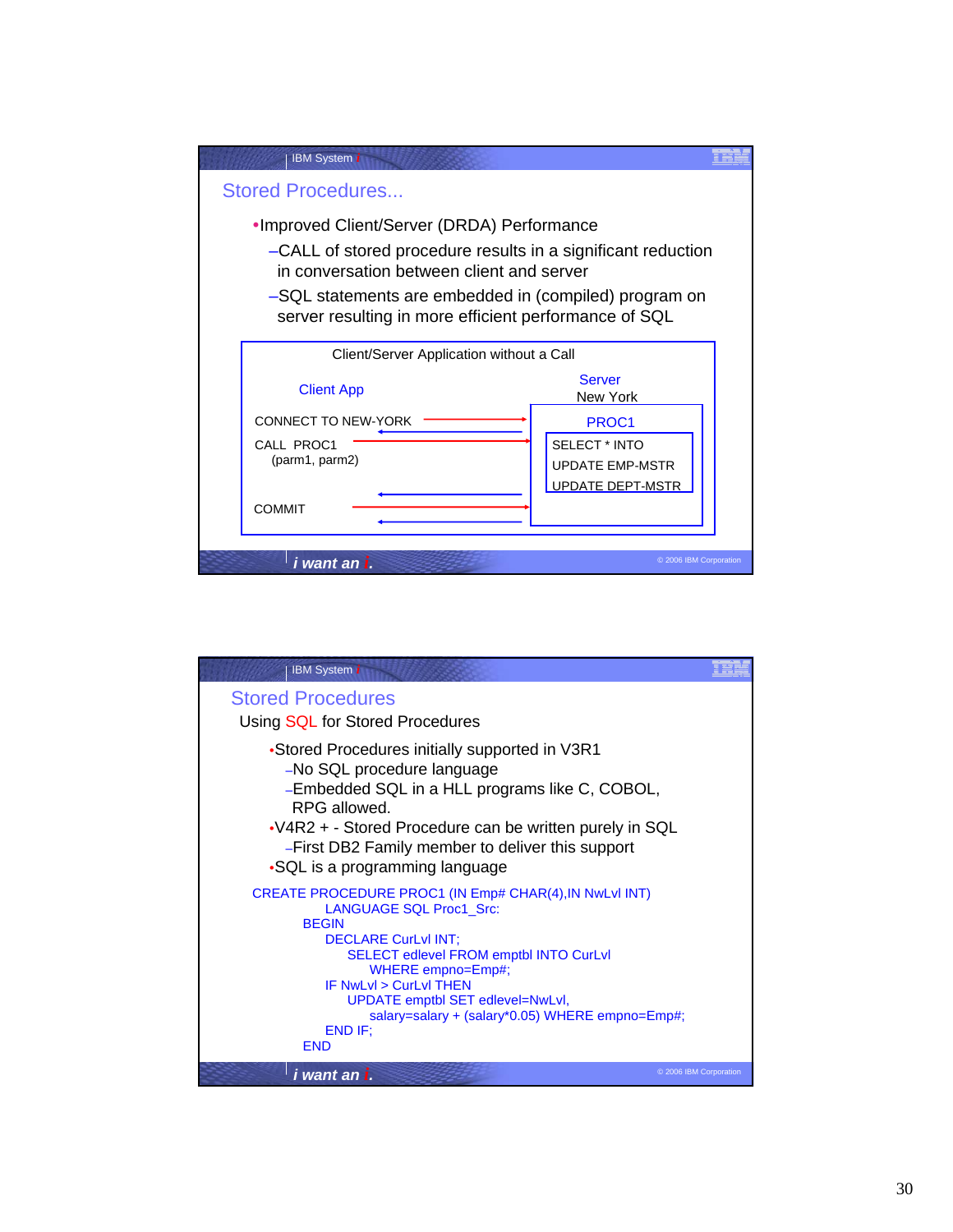

| <b>IBM System i</b>                                                                                                                                       |                                                                                                                                                                                                                              |
|-----------------------------------------------------------------------------------------------------------------------------------------------------------|------------------------------------------------------------------------------------------------------------------------------------------------------------------------------------------------------------------------------|
| <b>Basic Programming Constructs</b>                                                                                                                       |                                                                                                                                                                                                                              |
| •CASE<br>٠IF<br>$-FOR$<br>$\cdot$ LOOP<br><b>•REPEAT</b><br>•Declaring Variables<br>•Error Handling                                                       | <b>Program Control Operations within SQL</b>                                                                                                                                                                                 |
| IF rating=1<br>THEN SET price = price $*$ 0.95;<br>ELSEIF rating $= 2$<br>THEN SET price = price $*$ 0.90;<br>ELSE SET price = price $*$ 0.80;<br>END IF: | FOR loopvar AS<br>loopcursor CURSOR FOR<br>SELECT firstname, middinit, lastname FROM emptbl<br>DO<br>SET fullname=lastname  ', '    firstname  ' '    middinit;<br>INSERT INTO namestbl VALUES(fullname);<br><b>END FOR:</b> |
| i want an i.                                                                                                                                              | © 2006 IBM Corporation                                                                                                                                                                                                       |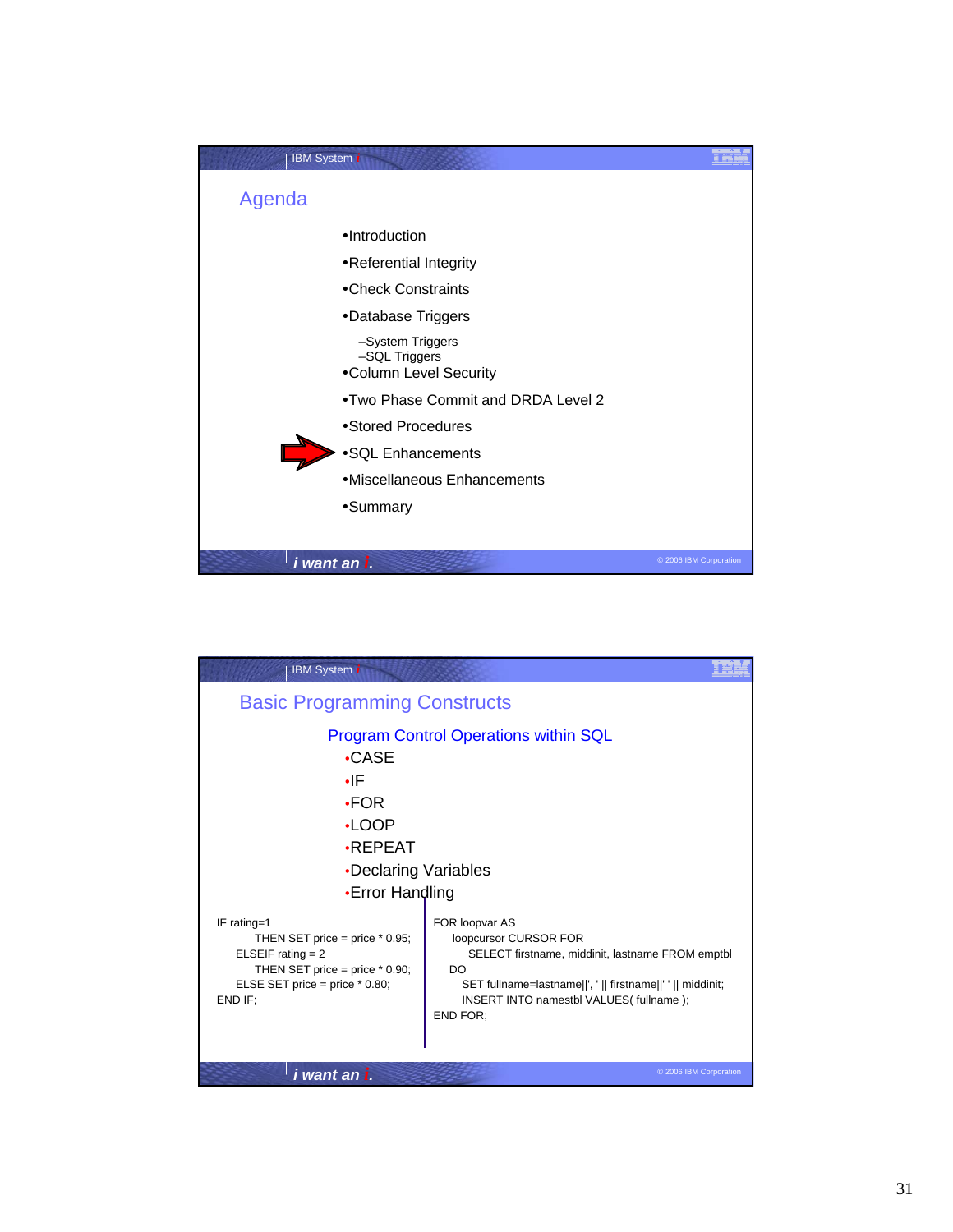

| <b>IBM</b> System i                                                                                    |                        |
|--------------------------------------------------------------------------------------------------------|------------------------|
| <b>FETCH FIRST n ROWS ONLY Clause</b>                                                                  |                        |
| • FETCH FIRST n ROWS only clause added for SELECT<br>statements<br>-Enables Top N queries              |                        |
| -Allows limiting the size of the result set - particularly useful<br>for networked ODBC/JDBC clients   |                        |
| • After the Nth row has been fetched, end-of-file<br>(SQLCODE=100) is returned to the user/application |                        |
| •To guarantee which FIRST n ROWS are returned - an<br>ORDER BY clause must be specified.               |                        |
| -If ORDER BY is not specified the FIRST n ROWS will be<br>unpredictable                                |                        |
| i want an i.                                                                                           | © 2006 IBM Corporation |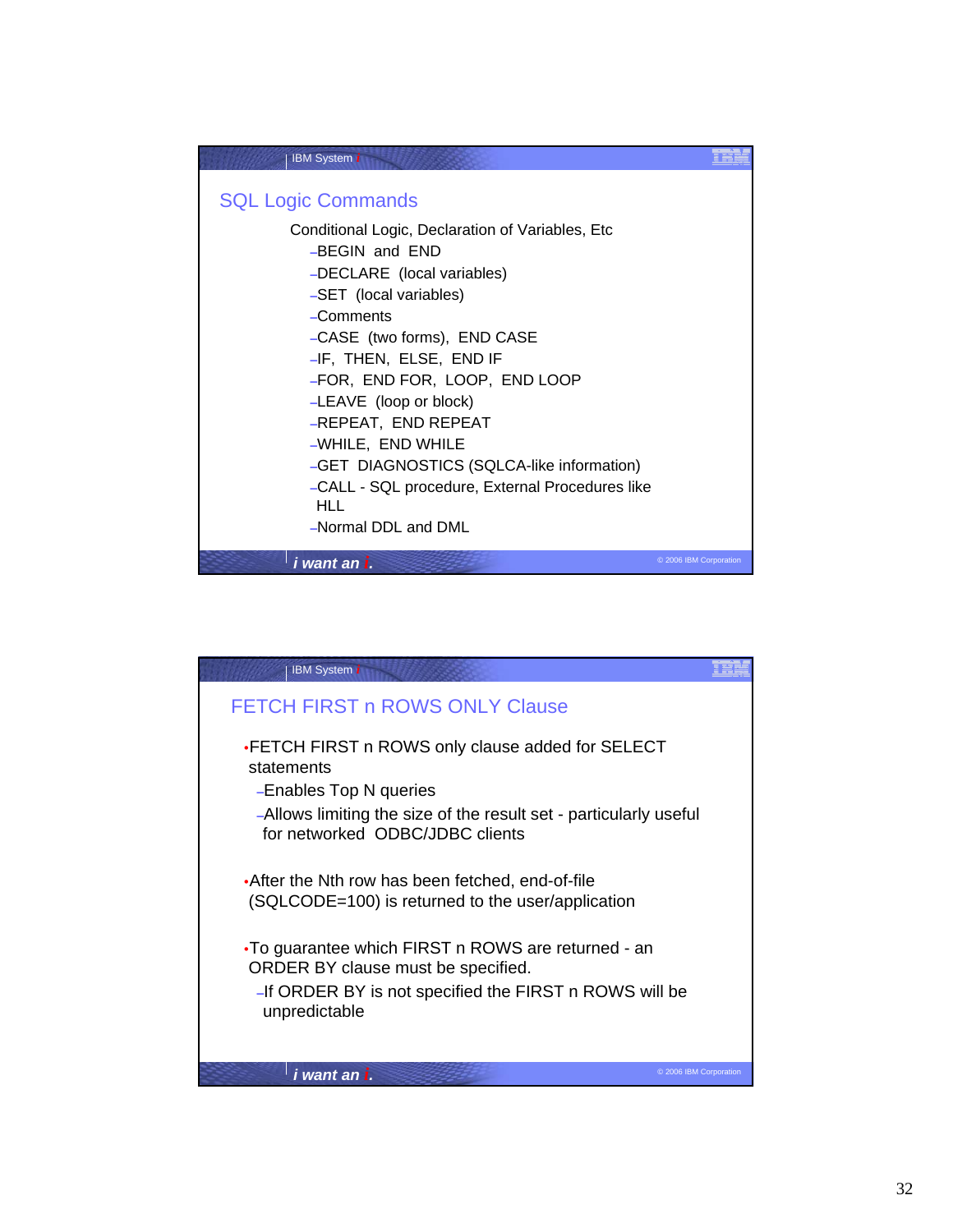

| <b>IBM System i</b>                                                                                        |                        |
|------------------------------------------------------------------------------------------------------------|------------------------|
| <b>JOIN Enhancements</b>                                                                                   |                        |
| •V5R1 adds new join types for DB2 UDB for System i for more<br>portable applications                       |                        |
| RIGHT OUTER JOIN                                                                                           |                        |
| <b>RIGHT JOIN</b><br>•And removal of minor LEFT OUTER JOIN and INNER JOIN<br>restrictions                  |                        |
| Allow ORs in the ON clause<br>Allow the IS NULL, LIKE and BETWEEN predicate in the ON clause<br>•Examples: |                        |
| SELECT t1.cola, t2.colb FROM t1 RIGHT OUTER JOIN t2 ON t1.c1 = t2.c1                                       |                        |
| SELECT * FROM t1 LEFT JOIN t2 ON t1.c1 > t2.c2 OR t1.c2 > t2.c2                                            |                        |
| SELECT * FROM t1 LEFT JOIN t2 ON t1.c1 LIKE 'A%'                                                           |                        |
|                                                                                                            |                        |
| i want an i.                                                                                               | © 2006 IBM Corporation |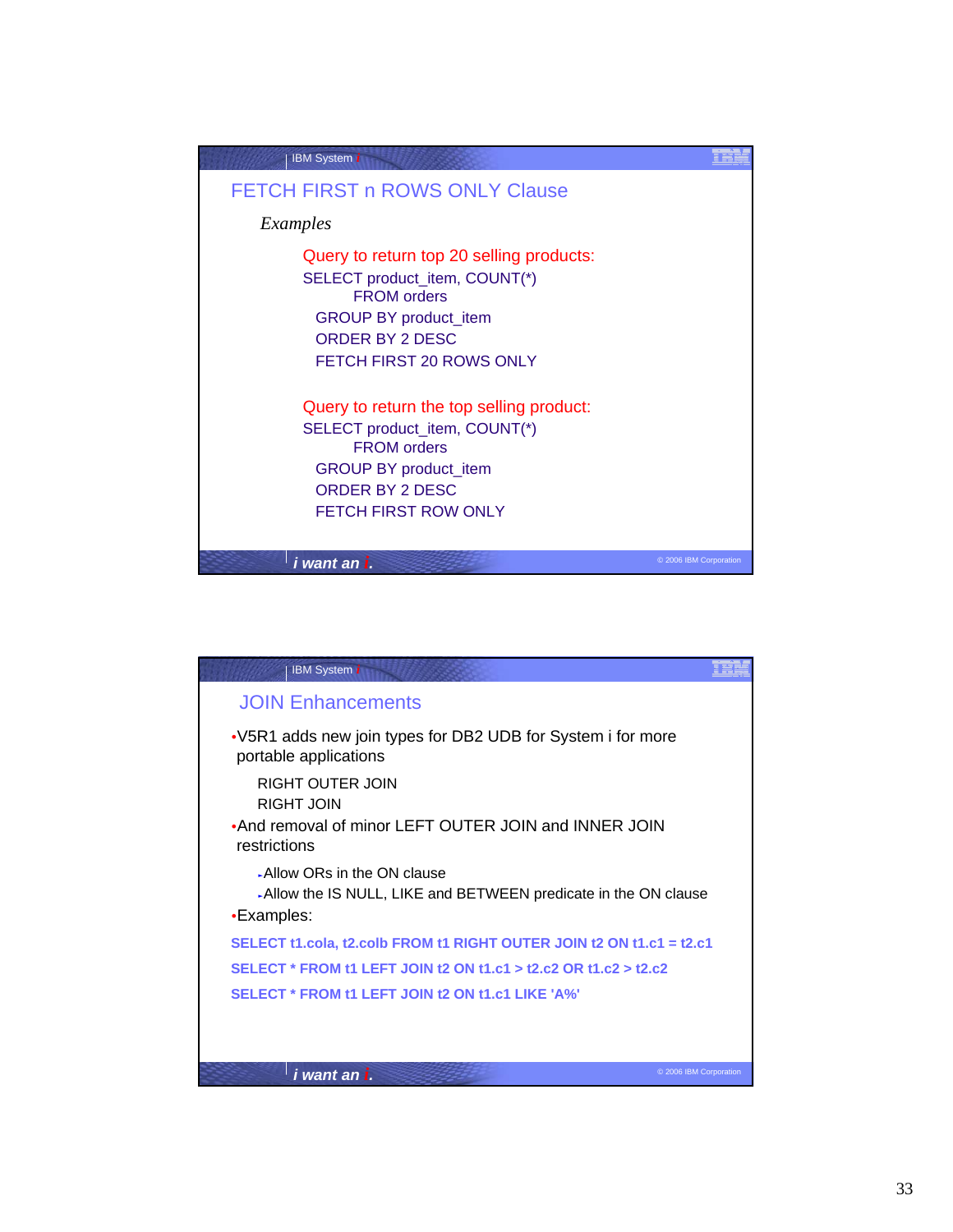|                                                       |    | <b>IBM System i</b>          |                |            |                                                         |            |                                                         |            |               |                        |  |
|-------------------------------------------------------|----|------------------------------|----------------|------------|---------------------------------------------------------|------------|---------------------------------------------------------|------------|---------------|------------------------|--|
| <b>JOIN Enhancements</b>                              |    |                              |                |            |                                                         |            |                                                         |            |               |                        |  |
| <b>Employee Table - EMP</b><br>Department Table - DEP |    |                              |                |            |                                                         |            |                                                         |            |               |                        |  |
|                                                       |    | <b>NBR NAM</b>               | <b>CLS</b>     | <b>SEX</b> | <b>DPT</b>                                              | <b>SAL</b> |                                                         | <b>DPT</b> | <b>DNM</b>    |                        |  |
|                                                       | 20 | Heikki                       | $\overline{2}$ | M          | 901                                                     | 600        |                                                         | 901        | Accounts      |                        |  |
|                                                       | 10 | Ed                           | 5              | M          | 911                                                     | 700        |                                                         | 977        | Manufact      |                        |  |
|                                                       | 50 | Marcela                      | 3              | F          | 911                                                     | 750        |                                                         | 911        | <b>Sales</b>  |                        |  |
|                                                       | 40 | Mike                         | 4              | M          | 977                                                     | 650        |                                                         | 990        | <b>Spares</b> |                        |  |
|                                                       | 30 | <b>John</b>                  | 5              | M          | 977                                                     | 320        |                                                         |            |               |                        |  |
|                                                       | 60 | Frank                        | $\overline{2}$ | M          | 990                                                     | 650        |                                                         |            |               |                        |  |
| Left Outer Join<br>All from left                      |    |                              |                |            |                                                         |            |                                                         |            |               |                        |  |
|                                                       |    | Left Inner Join (Inner Join) |                |            |                                                         |            | Only records from left with<br>matching record in right |            |               |                        |  |
| <b>Right Outer Join</b>                               |    |                              |                |            | All from right                                          |            |                                                         |            |               |                        |  |
| Right Inner Join                                      |    |                              |                |            | Only records from right with<br>matching record in left |            |                                                         |            |               |                        |  |
|                                                       |    |                              |                |            |                                                         |            |                                                         |            |               |                        |  |
|                                                       |    | i want an i.                 |                |            |                                                         |            |                                                         |            |               | © 2006 IBM Corporation |  |

| <b>IBM System i</b>                                                                                             |                        |
|-----------------------------------------------------------------------------------------------------------------|------------------------|
| <b>SQL UNION</b>                                                                                                |                        |
| . UNIONs can be included in expressions and derived tables                                                      |                        |
| <b>CREATE VIEW total sales AS</b><br>SELECT COUNT(*), SUM(total_sale) FROM Sales1999<br>WHERE product_id ='XYZ' |                        |
| <b>UNION</b><br>SELECT COUNT(*), SUM(total_sale) FROM Sales2000<br>WHERE product_id ='XYZ'                      |                        |
| <b>UNION</b><br>SELECT COUNT(*), SUM(total_sale) FROM Sales2001<br>WHERE product_id='XYZ'                       |                        |
| i want an i.                                                                                                    | © 2006 IBM Corporation |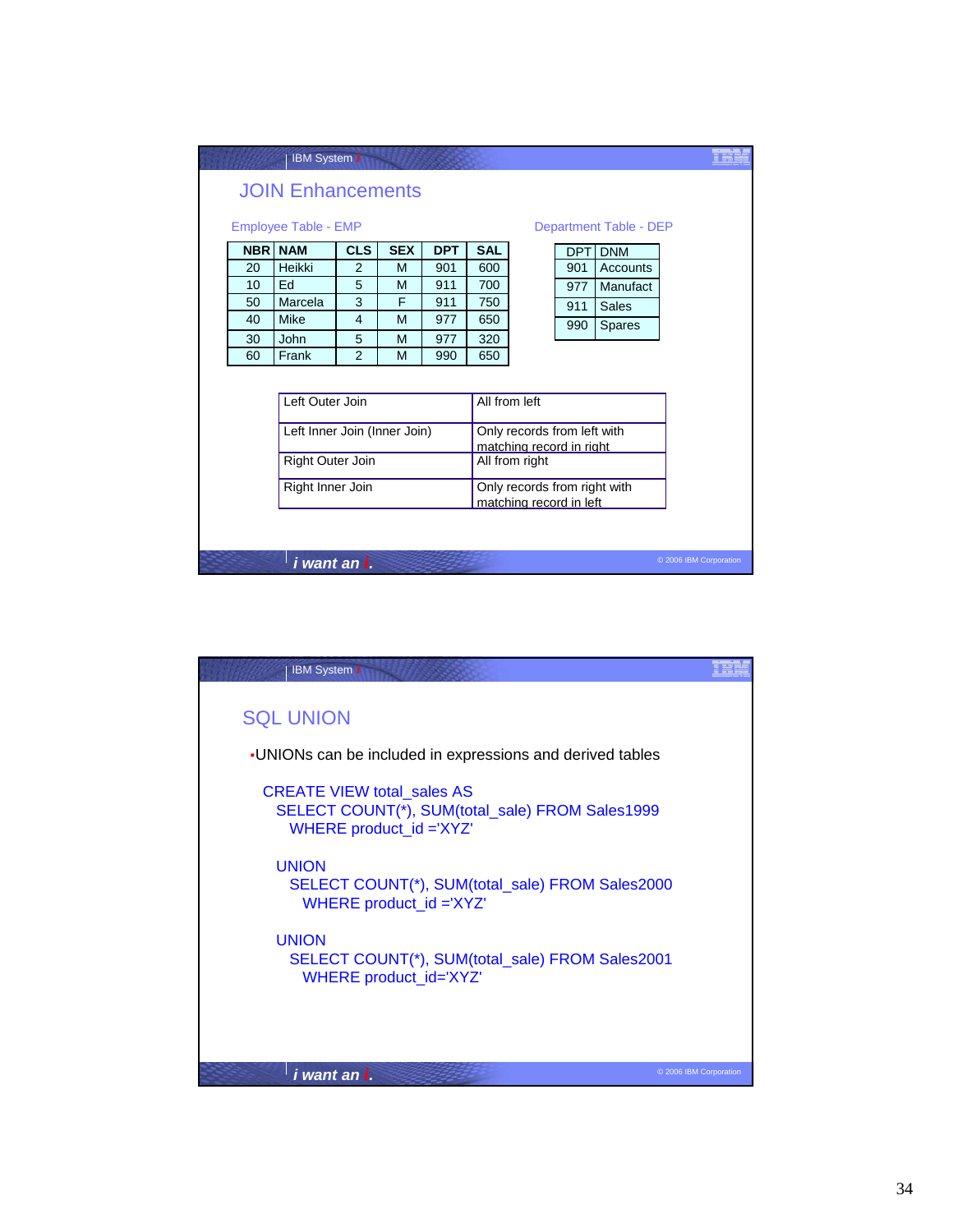| <b>IBM System i</b>                                                                     |                        |
|-----------------------------------------------------------------------------------------|------------------------|
| <b>Other SQL Enhancements (V5R3)</b>                                                    |                        |
| •SELECT and INSERT statements                                                           |                        |
| -blocked INSERT                                                                         |                        |
| INSERT INTO table1 VALUES (11, TESTING'), (2, 'ADMINSTRATION')<br>-EXCEPT and INTERSECT |                        |
|                                                                                         |                        |
| (SELECT cusnum FROM orders2003) EXCEPT DISTINCT                                         |                        |
| (SELECT cusnum FROM orders2004)                                                         |                        |
| (return all rows that are in t1, but not t2)<br>•Enhancements to Stored Procedures      |                        |
|                                                                                         |                        |
| -scrollable Stored Procedure result sets                                                |                        |
| -result set consumer control                                                            |                        |
| •Richer SOL function set                                                                |                        |
| -REPLACE, EXTRACT, INSERT, REPEAT, DAYNAME, MONTHNAME,<br>RIGHT, TIMESTAMP ISO          |                        |
| SELECT REPLACE('ABCXYZ','ABC','123') FROM t1                                            |                        |
| (returns '123XYZ')                                                                      |                        |
| i want an i.                                                                            | © 2006 IBM Corporation |

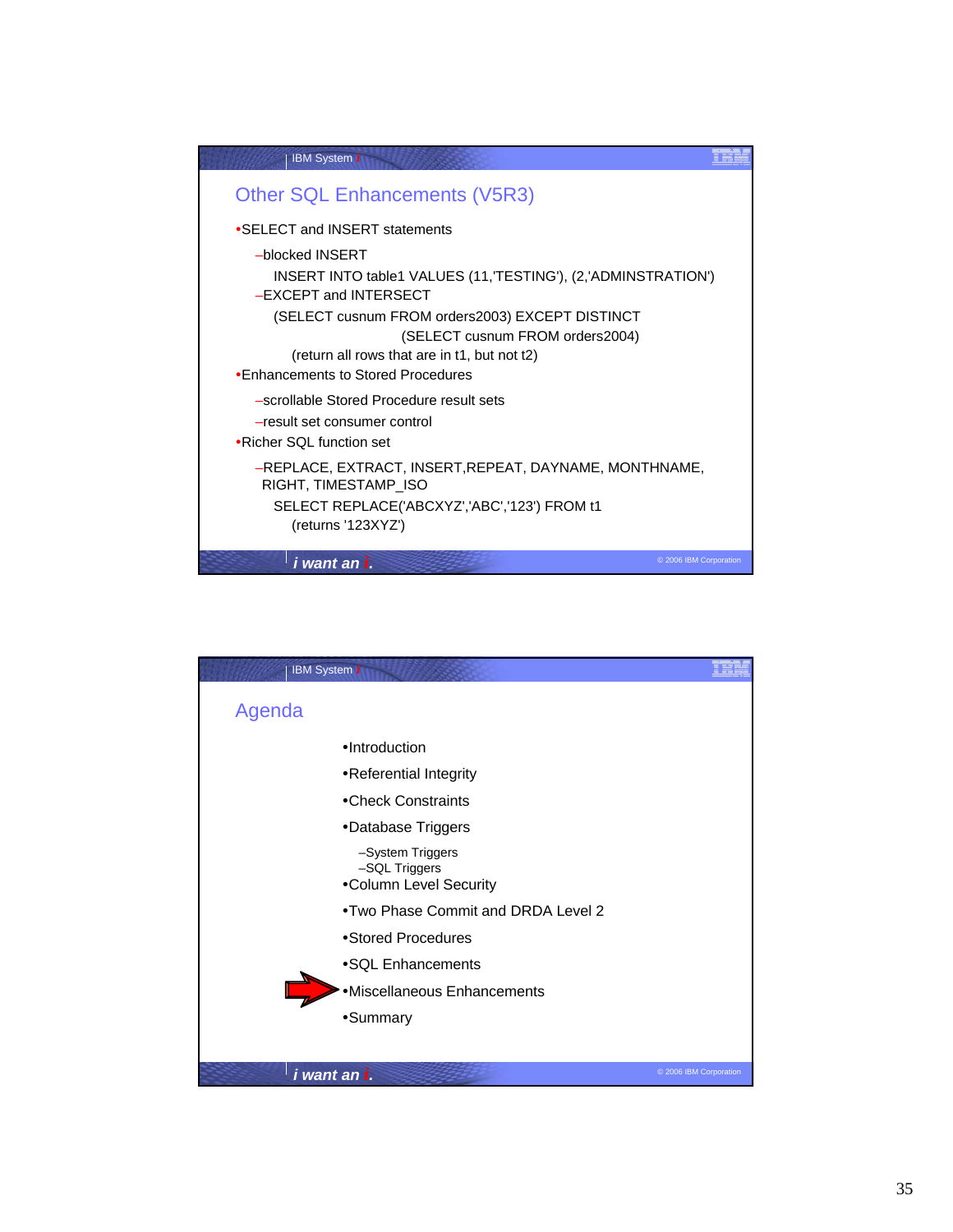

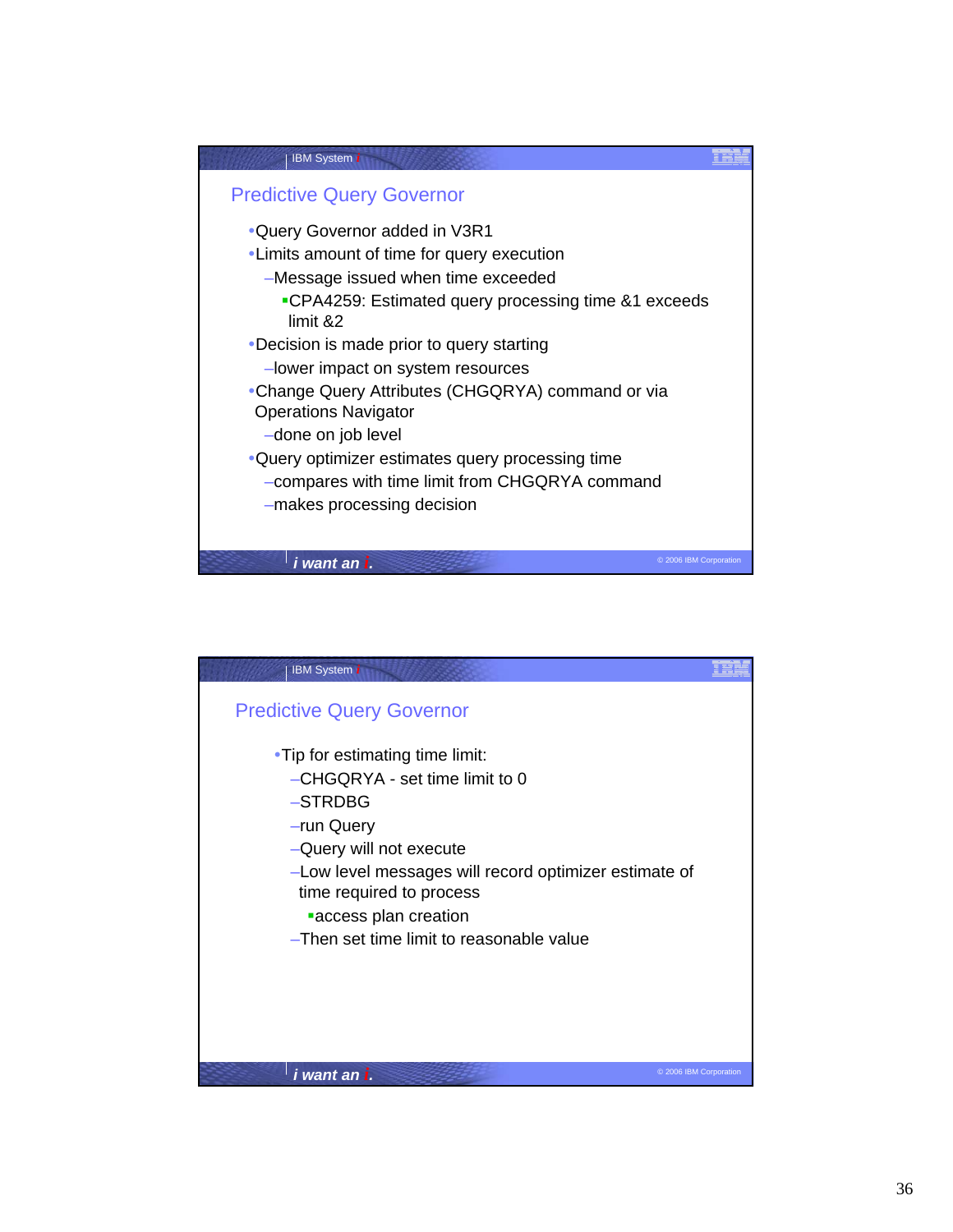

| <b>IBM System i</b>                                                                                                                                                                                             |                                                                               |                     |         |                         |                        |
|-----------------------------------------------------------------------------------------------------------------------------------------------------------------------------------------------------------------|-------------------------------------------------------------------------------|---------------------|---------|-------------------------|------------------------|
| <b>Generate SQL for Multiple Objects</b>                                                                                                                                                                        |                                                                               |                     |         |                         |                        |
| <b>Edit list of objects</b><br>Supported objects:                                                                                                                                                               |                                                                               | Objects to process: |         | $\overline{\mathbf{x}}$ |                        |
| Libraries<br>ſĦ                                                                                                                                                                                                 |                                                                               | Name                | Library | Type                    |                        |
| <b>DE V2KEA234</b><br>田<br>白 石 V5R1DB<br>F-H Tables<br>E-EE CL_SCHE<br>F-E DBMAP1<br>中<br>F-E BMPLOYE<br>E-E BMP ACT<br>E-EI IN_TRAY<br>E-E PROJECT<br>$\mathbf{v}$ and $\mathbf{v}$<br>ńч.<br>$\left  \right $ | $Add \rightarrow$<br><b>EE</b> DEPARTM<br>Remove <--<br>$\blacktriangleright$ | <b>EMPLOYEE</b>     | V5R1DB  | Table                   |                        |
| Select libraries                                                                                                                                                                                                |                                                                               | 0K                  | Cancel  | $\,$ ?<br>Help          |                        |
| i want an i.                                                                                                                                                                                                    |                                                                               |                     |         |                         | © 2006 IBM Corporation |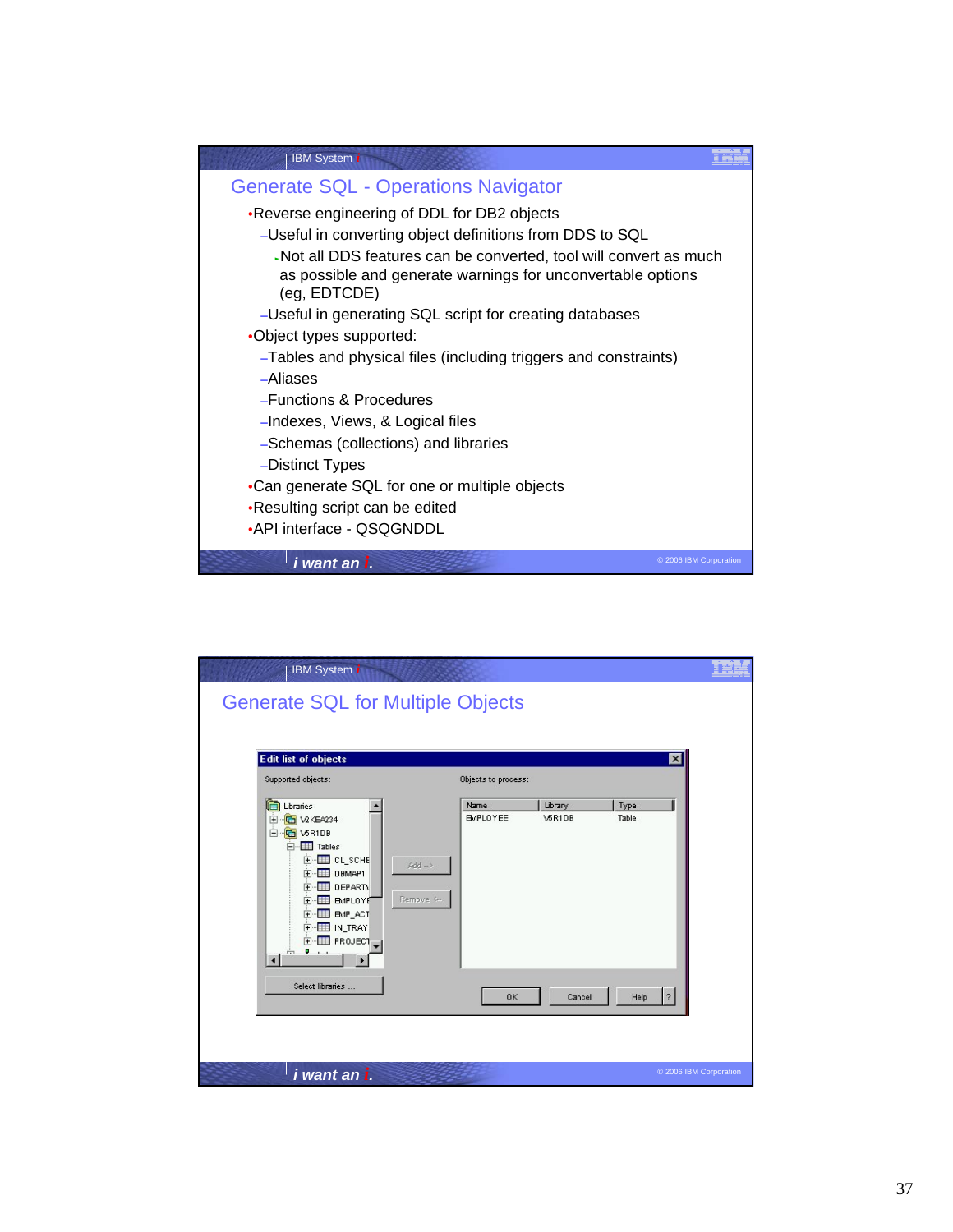| IBM System i                             |                                    |                     |                      |                        |
|------------------------------------------|------------------------------------|---------------------|----------------------|------------------------|
| <b>Generate SQL for Multiple Objects</b> |                                    |                     |                      |                        |
|                                          |                                    |                     |                      |                        |
| Generate SQL                             |                                    |                     | 図                    |                        |
|                                          | Objects for which to generate SQL: |                     |                      |                        |
| V5R1DB                                   | Library<br>Name                    | Type<br>Library     | $\blacktriangle$     |                        |
| CL_SCHED<br>CL_SCHED_IDX                 | VSR1DB<br><b>VSR1DB</b>            | Table<br>Index      | Add                  |                        |
| DBMAP1                                   | <b>VSR1DB</b>                      | Table               | <b>Remove</b>        |                        |
| DEPARTMENT<br>DEPARTMENT IDX             | VSR1DB<br>VSR1DB                   | Table<br>Index      |                      |                        |
|                                          | Output   Options   Format          |                     |                      |                        |
|                                          | C Open in Run SQL Scripts          |                     |                      |                        |
| C Write to file                          |                                    |                     |                      |                        |
| File type:                               |                                    | atabase source file | 因                    |                        |
|                                          | Library:                           | V2KE4234            |                      |                        |
|                                          | File name:                         |                     |                      |                        |
|                                          | Member:                            |                     |                      |                        |
| $\sqrt{\phantom{a}}$ Append              |                                    |                     |                      |                        |
|                                          |                                    |                     |                      |                        |
|                                          |                                    | Generate            | 2 <br>Help<br>Cancel |                        |
|                                          |                                    |                     |                      |                        |
|                                          |                                    |                     |                      |                        |
| <i>i</i> want an <i>i</i> .              |                                    |                     |                      | © 2006 IBM Corporation |

| <b>IBM</b> System <i>i</i>  |                                                                                                                                                                                                                                                                                                                                                                                                                                                                                                                                                                                                                                                                                                                                                                                                   |                        |
|-----------------------------|---------------------------------------------------------------------------------------------------------------------------------------------------------------------------------------------------------------------------------------------------------------------------------------------------------------------------------------------------------------------------------------------------------------------------------------------------------------------------------------------------------------------------------------------------------------------------------------------------------------------------------------------------------------------------------------------------------------------------------------------------------------------------------------------------|------------------------|
| <b>Generated SQL Output</b> |                                                                                                                                                                                                                                                                                                                                                                                                                                                                                                                                                                                                                                                                                                                                                                                                   |                        |
|                             | <b>EDX</b><br>界 Untitled - Run SQL Scripts - S104dfpm<br>File Edit View Run VisualExplain Options Connection Help<br>$\circledcirc$<br>目呼声<br>VOCE<br><b>VIXE</b><br>Examples<br>×<br>Insert                                                                                                                                                                                                                                                                                                                                                                                                                                                                                                                                                                                                      |                        |
|                             | Generate SOL<br>Version:<br>V5R1MD 010525<br>11/21/00 13:48:18<br>Generated on:<br>Relational Database:<br>RCHASP5C<br>DB2 UDB AS/400<br>-- Standards Option:<br>CREATE TABLE V5R1DB. EMPLOYEE (<br>EMPNO CHAR(6) CCSID 37 NOT NULL,<br>FIRSTNME VARCHAR(12) CCSID 37 NOT NULL<br>MIDINIT CHAR(1) CCSID 37 NOT NULL<br>LASTNAME VARCHAR(15) CCSID 37 NOT NULL,<br>WORKDEPT CHAR(3) CCSID 37 DEFAULT NULL,<br>PHONENO CHAR(4) CCSID 37 DEFAULT NULL<br>HIREDATE DATE DEFAULT NULL,<br>JOB CHAR(8) CCSID 37 DEFAULT NULL,<br>EDLEVEL SMALLINT NOT NULL<br>SEX CHAR(1) CCSID 37 DEFAULT NULL,<br>BIRTHDATE DATE DEFAULT NULL,<br>SALARY DECIMAL(9,2) DEFAULT NULL,<br>BONUS DECIMAL(9,2) DEFAULT NULL<br>COMM DECIMAL(9,2) DEFAULT NULL,<br>▼<br>CONSTRAINT VERTOR OSYS. PMPLOYEE 00002 PRIMARY KEYC |                        |
|                             | Messages                                                                                                                                                                                                                                                                                                                                                                                                                                                                                                                                                                                                                                                                                                                                                                                          |                        |
| i want an i.                |                                                                                                                                                                                                                                                                                                                                                                                                                                                                                                                                                                                                                                                                                                                                                                                                   | © 2006 IBM Corporation |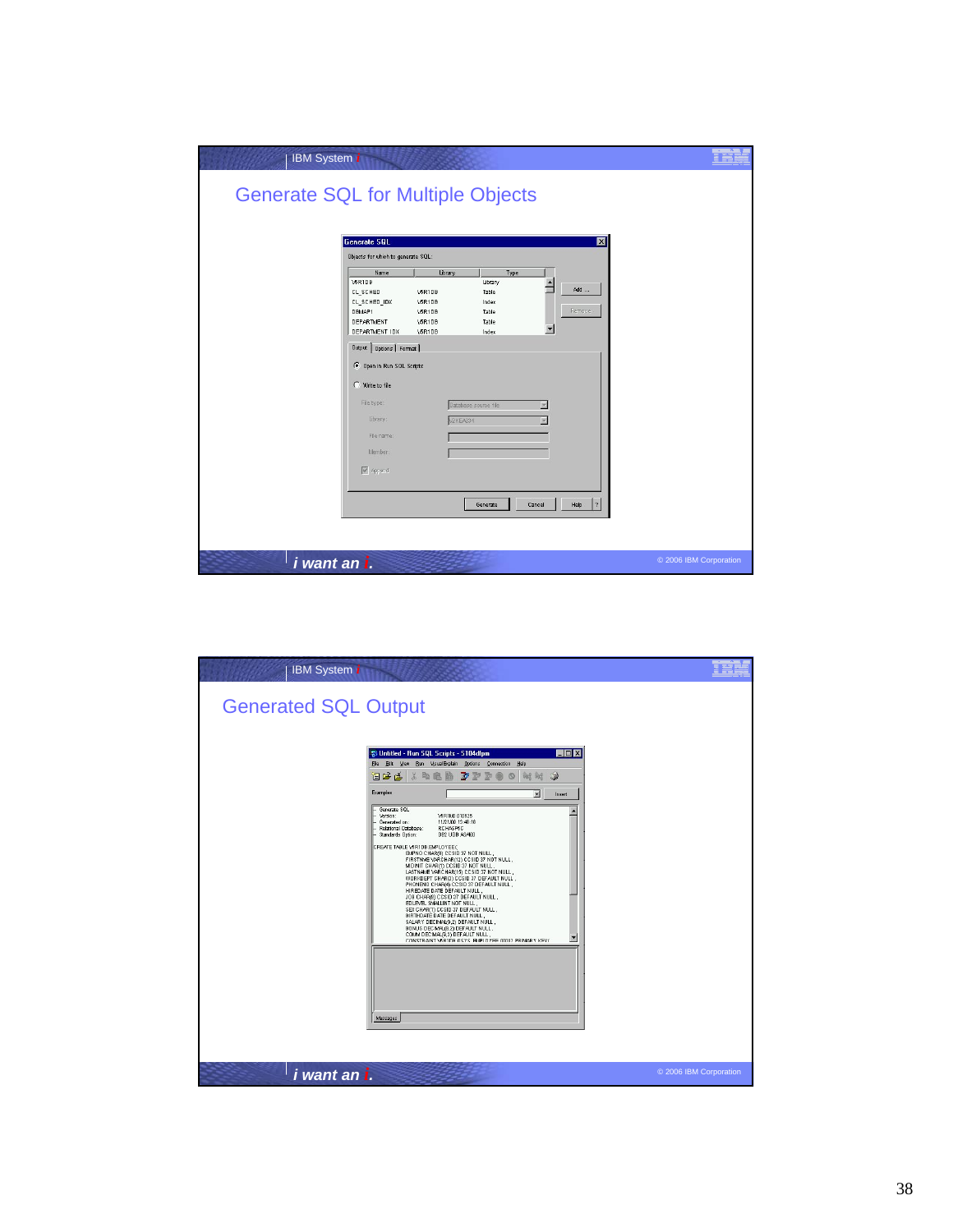

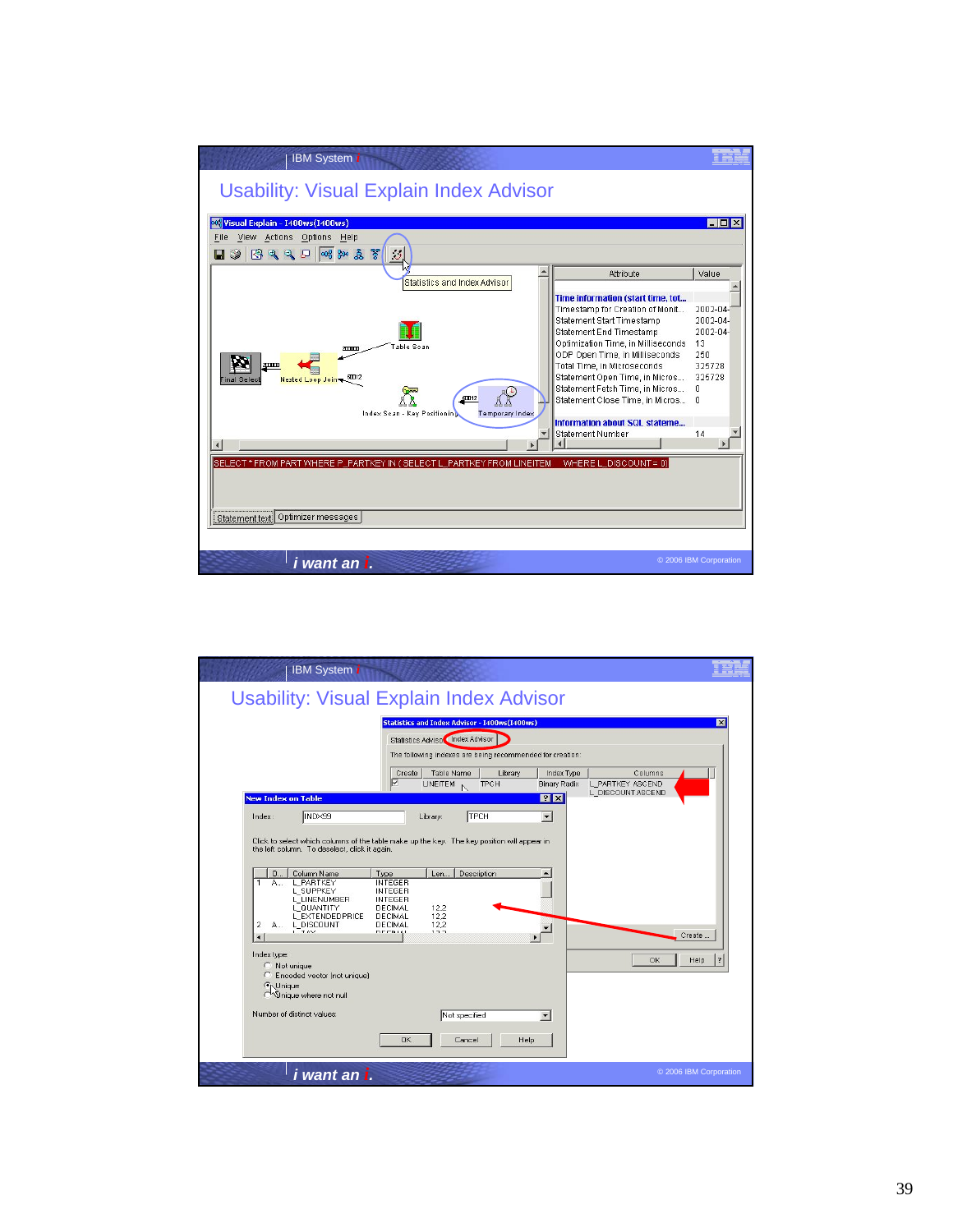

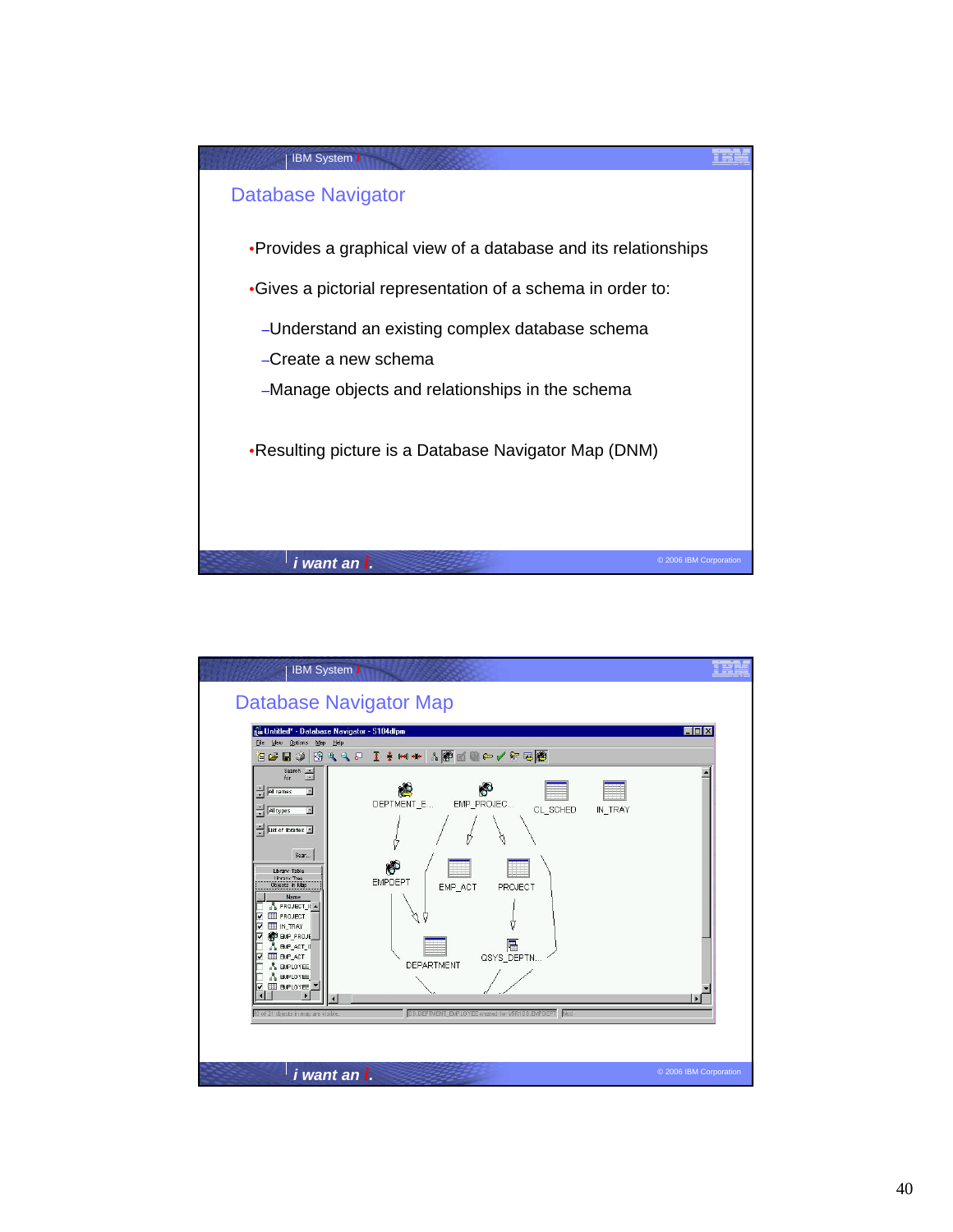